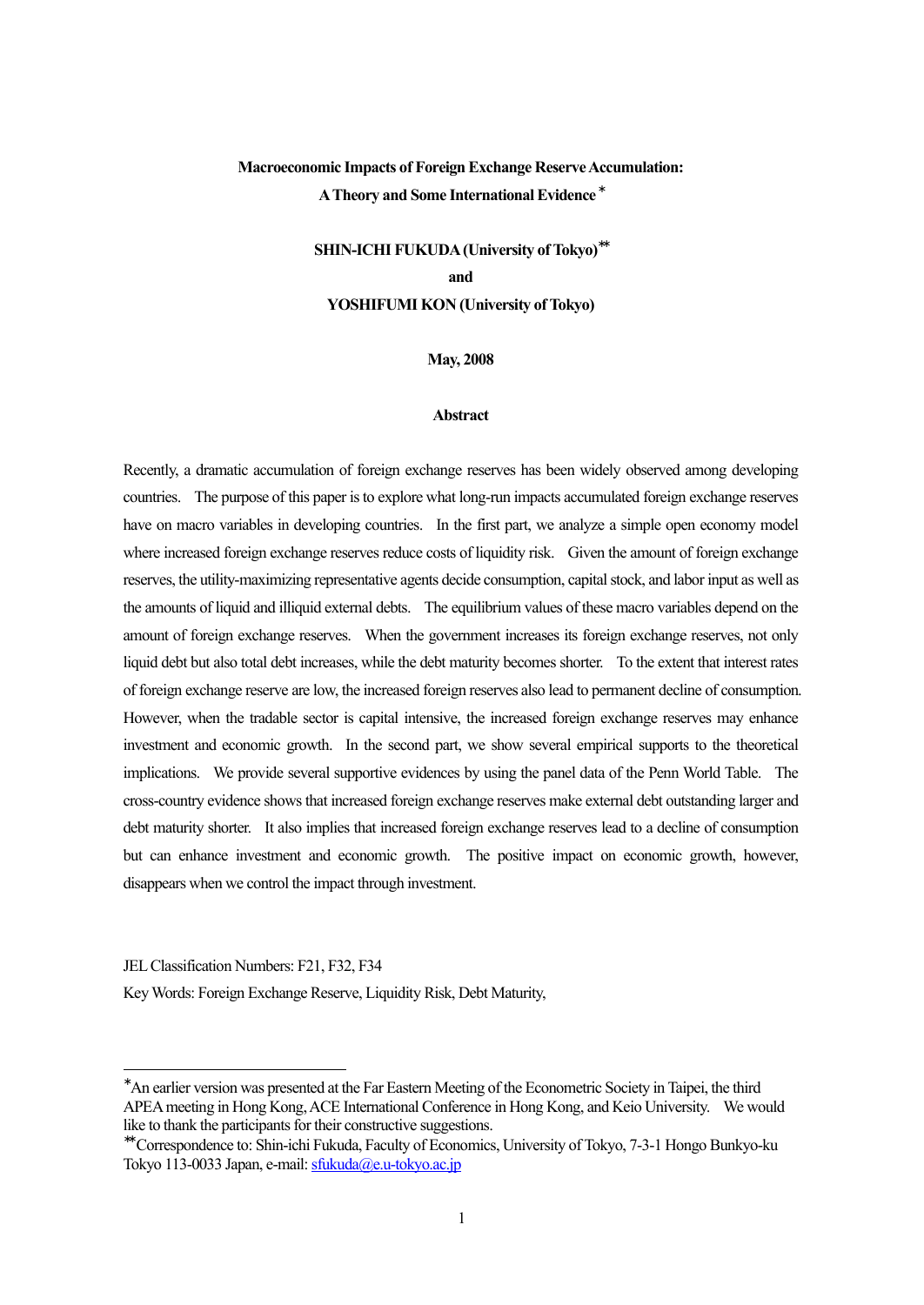### 1. Introduction

Recently, a dramatic accumulation of foreign exchange reserves has been widely observed among developing countries. Some developing countries had accumulated significant amount of foreign exchange reserves even before the late 1990s. However, foreign exchange reserves started to show a dramatic increase after the late 1990s and are now record-breaking in many developing countries, especially in Asian and Middle Eastern countries (Figure 1). During the Asian crisis, less developed economies with smaller liquid foreign assets had hard time in preventing panics in financial markets and sudden reversals in capital flows (see, for example, Corsetti, Pesenti, and Roubini [1999] and Sachs and Radelet [1998]). Many developing countries thus came to recognize that increased liquidity is an important self-protection against crises. Among the strategies for the self-protection, replacing liquid short-term debt by illiquid long-term debt was initially one popular advice that many economists suggested. However, what most developing economies have taken more seriously was raising foreign reserves. The recent rapid rises in reserves were accelerated by policymakers' desire to prevent the appreciation of their currencies and maintain the competitiveness of their tradable sectors. However, to the extent that the government's decision is exogenous, the foreign exchange reserve accumulation results in the changes of the private agents' behavior. And the changed behavior may have various macroeconomic consequences. The consequences are particularly important in the long-run where temporary impacts of the foreign exchange reserve accumulation disappear.

In this paper, we explore what long-run impacts the accumulated foreign reserves had on macro variables in developing countries. In the first part, we analyze a simple open economy model where increased foreign reserves reduce costs of liquidity risk. In the model, each representative agent maximizes the utility function from consumption of tradable goods and non-tradable goods over time. A key feature in the model is that relative size of net foreign liquid debt to foreign exchange reserve reduces the costs of liquidity risk and makes liquidity premium lower. Given the amount of foreign exchange reserves, the utility-maximizing representative agents decide consumption, capital stock, and labor input as well as the amounts of liquid and illiquid foreign debts. The equilibrium values of these macro variables, thus, depend on the amount of foreign exchange reserves. When the government increases its foreign exchange reserves, not only liquid debt but also total debt increases, while the debt maturity becomes shorter. To the extent that interest rates of foreign exchange reserve are low, the increased foreign reserves also lead to permanent decline of consumption and move labor from non-tradable sector to tradable sector. However, when the tradable sector is capital intensive, the increased foreign exchange reserves may enhance investment and economic growth.

In the second part, we provide several supportive evidences by using the panel data of the Penn World Table. The data is unbalanced panel data of 135 countries and the sample period is 1980 to 2004. To allow a structural break after the crisis, we include the post-crisis dummy in some regressions. The evidence on external debt shows that increased foreign reserves make total external debt outstanding larger and debt maturity shorter. It also implies that increased foreign exchange reserves lead to a decline of consumption but can enhance investment and economic growth. The evidence is consistent with out theory when interest rates of foreign exchange reserve are low and when the tradable sector is capital intensive. The positive impact on economic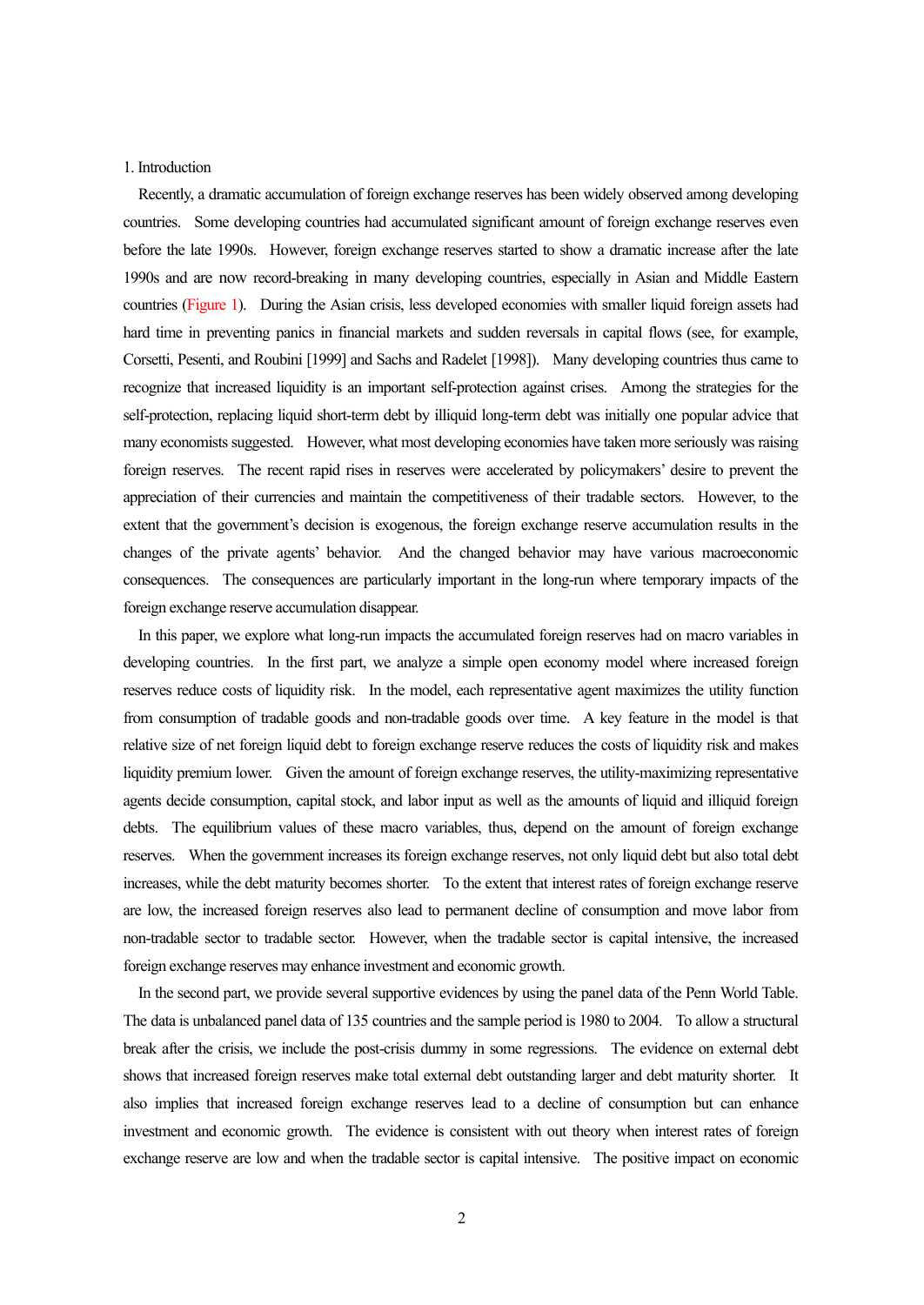growth, however, disappears when we control the impact through investment.

One may argue that an increase of foreign exchange reserves improvesthe current account and consequently has a positive impact on aggregate output. In the short-run, the aggressive intervention could maintain competitiveness of their tradable sectors and manifest itself in the massive accumulation of foreign exchange reserves by central banks. The argument may be particularly relevant in explaining China's reserve accumulation, where *de facto* dollar peg had been maintained. However, this is a Keynesian type demand side story that will not be relevant in the long-run. Even though the intervention is effective in changing nominal exchange rates, the current account needs to be balanced in the long-run where real exchange rates are fully adjusted to the equilibrium values. Our analysis is thus by itself worthwhile in exploring what long-run impacts the exogenous accumulation of foreign exchange reserves has on various macro variables.

 In previous literature, Aizenman and Lee (2005) compared relative importance of precautionary and mercantilist motives in accounting for the hoarding of international reserves by developing countries. Their empirical results suggested that precautionary motives played a more prominent role behind reserve accumulation by developing countries. Rodrik (2005) noted that a very rapid rise since the early 1990s in foreign reserves held by developing countries had climbed to almost 30 percent of developing countries' GDP. He then pointed out that reasonable spreads between the yield on reserve assets and the cost of foreign borrowing caused the income loss amounts to close to 1 percent of GDP in these developing countries. In contrast, Levy Yeyati (2006) pointed out that the costs of foreign exchange reserves may have been considerably overstated in previous studies. He argues that to the extent that reserves lower the probability of a run-induced default, they reduce the spread paid on the stock of sovereign debt.

Our question is motivated by these previous studies. However, macroeconomic effects of exogenous foreign exchange reserve accumulation have not been well discussed in literature. In particular, we distinguish liquid debt from illiquid debt and investigate how maturity structure of external debts changes when foreign exchange reserves are accumulated. The model allows costs and benefits from foreign exchange reserve accumulation in literature. It also incorporates both tradable and non-tradable sectors with different capital intensities. The different capital intensities between two sectors are crucial in determining the long-run effects of foreign exchange reserve accumulation on capital accumulation and economic growth.

The paper proceeds as follows. Section 2 sets up our small open economy model and section 3 discusses the impacts of increased foreign exchange reserves. Section 4 providessupportive evidences by using the panel data of the Penn World Table and section 6 provides its robustness check. Section 7 summarizes our main results and refers to their implications.

#### 2. A Small Open Economy Model

The main purpose of our theoretical model is to investigate what long-run impacts accumulated foreign exchange reserves had on macroeconomic variables in developing countries. We consider a small open economy that produces two composite goods, tradables and nontradables, relying on external debts. Each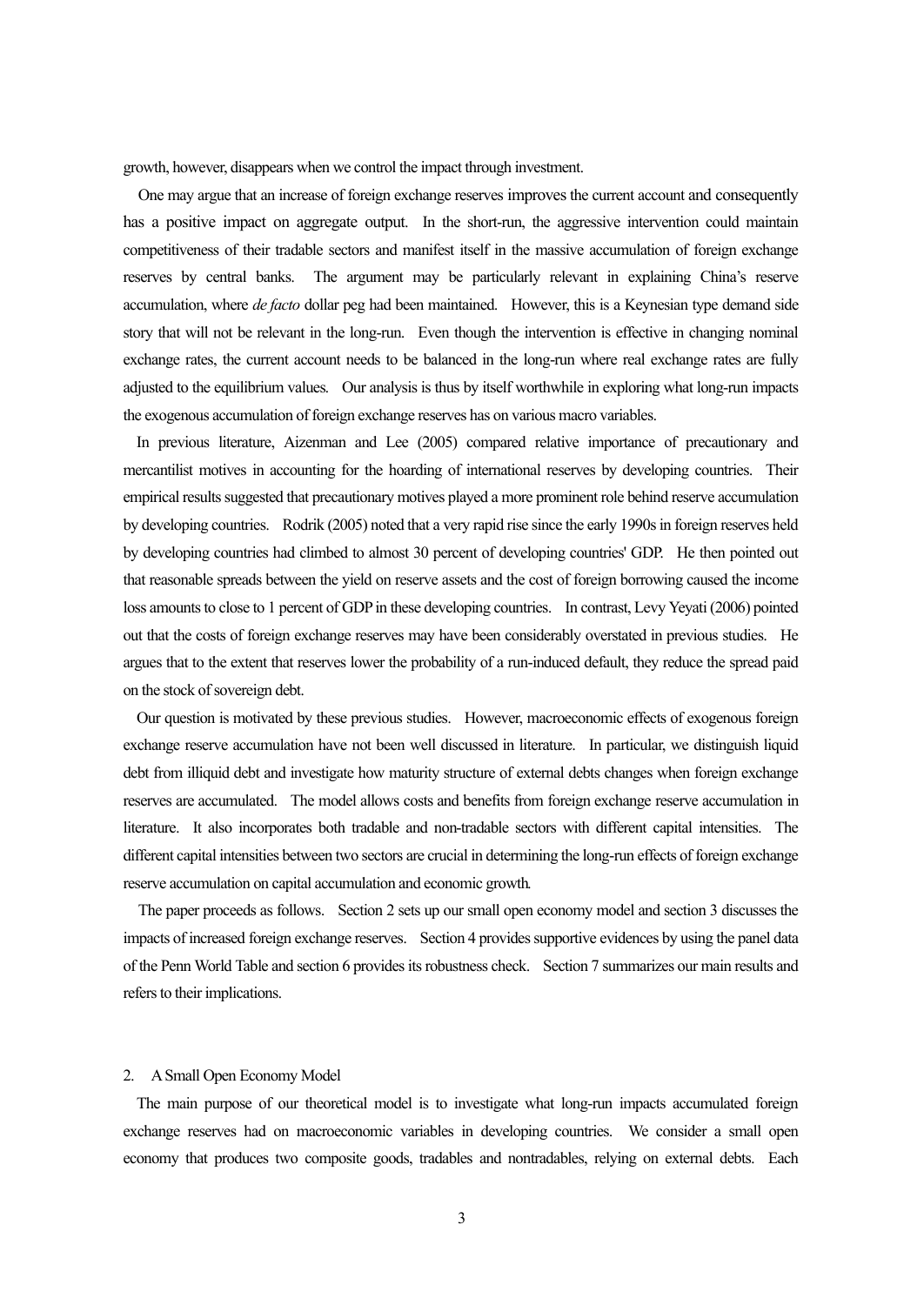representative agent in the economy maximizes the following utility function:

(1) 
$$
\stackrel{+}{\ast} \, {}_{j=0}^{r} \, \beta^j U(c^{\mathrm{T}}_{t+j}, c^{\mathrm{N}}_{t+j}),
$$

where  $c^T_t$  = consumption of tradable good, and  $c^N_t$  = consumption of nontradable good. The parameter  $\beta$  is a discount factor such that  $0 < \beta < 1$ . Subscript *t* denotes time period. The utility function  $U(c^{\text{T}}_{\text{t}^+j}, c^{\text{N}}_{\text{t}^+j})$  is increasing and strictly concave in  $c_{\text{t+j}}^{\text{T}}$  and  $c_{\text{t+j}}^{\text{N}}$ .

The representative agent is net debtor in the international market. The budget constraint is

$$
(2) \t bAt+1 + bBt+1 - kt+1 = (1+r) bAt + (1+r+r(bAt/Rt)) bBt - kt - [ytT + pNtytN - f(bAt/Rt) - cTt - pNtcNt - Tt].
$$

where  $b^A$ <sup>t</sup> = net liquid debt outstandings,  $b^B$ <sub>t</sub> = net illiquid debt outstandings,  $k_t$  = domestic capital stock,  $T_t$  = lump-sum tax,  $p_{t}^{N}$  = the price of nontradable good,  $r$  = real interest rate of liquid debt, and  $R_{t}$  = foreign exchange reserves. For simplicity, we assume that capital stock is tradable and that there is no capital depreciation. We also assume that  $1+r < 1/\beta$  to assure the existence of the steady state. Since the numeraire is the traded good, the real interest rate and the price of nontradable good are defined in terms of tradables.

Our model has two salient features that were not commonly used in previous studies. One is a liquidity premium  $r(b^A/k)$  that makes real interest rates of illiquid debt higher than that of liquid debt. In developing countries, sudden reversals in capital flows are less likely to happen when the borrower shifts its external debt from liquid debt to illiquid debt. The lender thus requires extra interest rates when issuing illiquid debt. The liquidity premium  $r(b^A_{\nu}R_t)$  in the budget constraint reflects the premium. The other is an insurance premium  $f(b^A{}_k/R_1)$  that increases as potential liquidity risk increases. Unlike the liquidity premium  $f(b^A{}_k/R_1)$ , the insurance premium  $f(b^A{}_t/R_t)$  is included as an independent cost in the budget constraint because it is a direct cost from holding liquid foreign debts. In our model, net supply of domestic debt is always zero, so that  $b^A$ <sub>t</sub> denotes net liquid <u>foreign</u> debt. As  $b^A$ <sup>t</sup> becomes relatively larger to  $R$ <sup>t</sup>, the borrowing agent needs to pay larger costs to prevent the potential liquidity crisis. We assume that both of the premiums are increasing and convex in  $b^A$ <sub>t</sub> $R$ <sub>t</sub>, that is,  $\Gamma'(b^A/R_t) > 0$ ,  $\Gamma''(b^A/R_t) > 0$ ,  $\Gamma'(b^A/R_t) > 0$ , and  $\Gamma''(b^A/R_t) > 0$ . This reflects the fact that panics in financial markets are more likely to happen when the country has higher (net) levels of liquid foreign debts but are less likely when it has higher levels of foreign exchange reserves. The relative size of net liquid foreign debt to foreign exchange reserve is thus a good proxy for the premiums.

In the following analysis, we assume that each production function is constant returns to scale in capital stock and labor input. Denoting labor input for tradable good by  $n<sub>t</sub>$  and total constant labor supply by *N*, our production functions are written as

(3) 
$$
y_t^T = f(k_t^T/n_t)n_t
$$
 and  $y_t^N = g(k_t^N/(N - n_t))(N - n_t)$ ,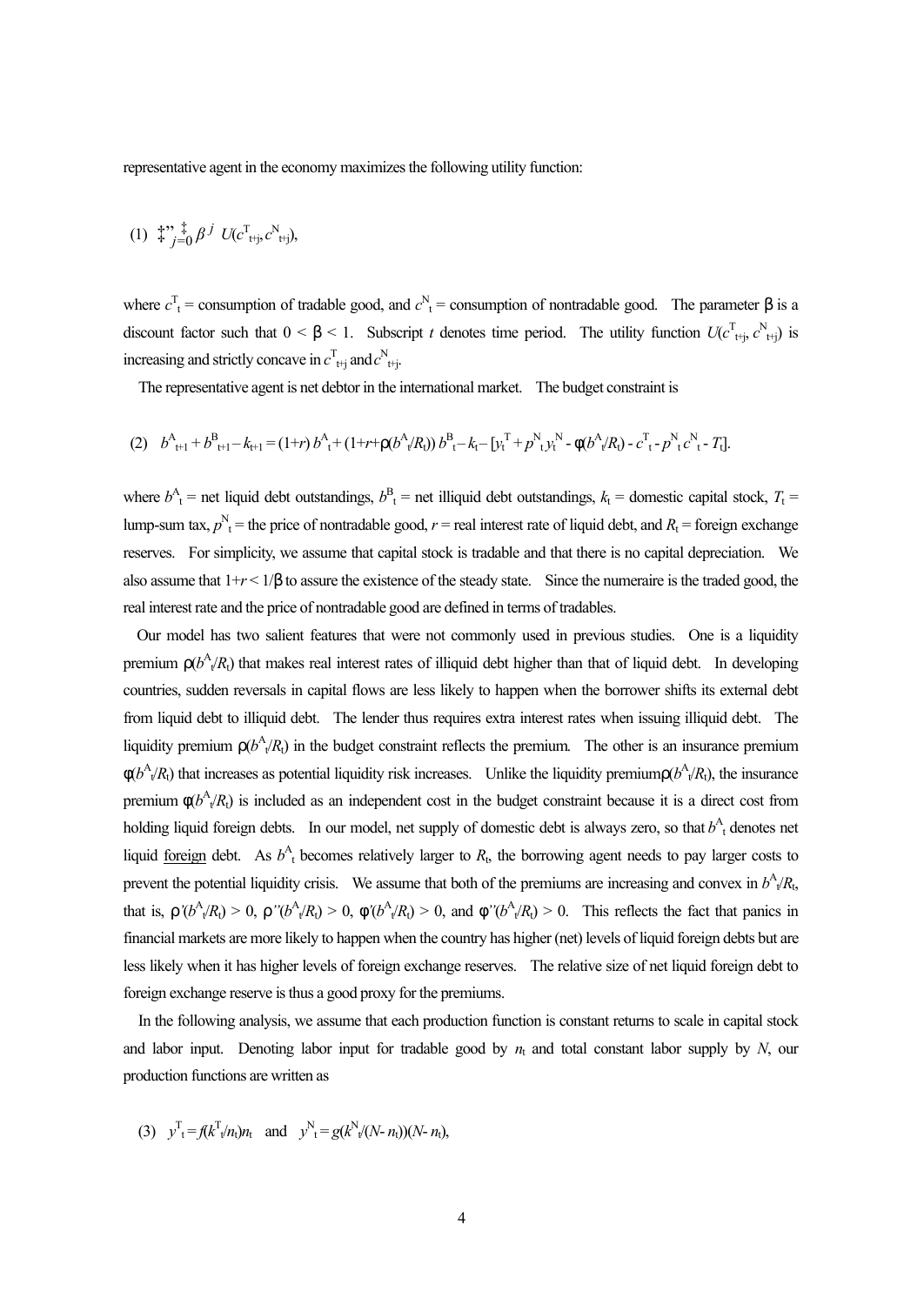where  $f > 0$ ,  $g' > 0$ ,  $f'' < 0$ , and  $g'' < 0$ . We defined capital stock held in the tradable sector and held in the nontradable sector by  $k_{\text{t}}^{\text{T}}$  and  $k_{\text{t}}^{\text{N}}$  respectively. By definition, the total domestic capital stock is the sum of two capital stocks, that is,  $k_t = k_t^T + k_t^N$ .

The amounts of foreign exchange reserves  $R_t$  and lump-sum tax  $T_t$  are exogenously given for the representative agent. The first-order conditions are thus derived by maximizing the following Lagrangian:

(4) 
$$
L = \sum_{j=0}^{\infty} b^{j} U(c^{T}{}_{t+j}, c^{N}{}_{t+j})
$$
  
+
$$
\sum_{j=0}^{\infty} b^{j} m_{t+j} [b^{A}{}_{t+1+j} + b^{B}{}_{t+1+j} - (k^{T}{}_{t+1+j} + k^{N}{}_{t+1+j}) - (1+r) b^{A}{}_{t+j} - (1+r+r(b^{A}{}_{t+j}/R{}_{t+j})) b^{B}{}_{t+j} + (k^{T}{}_{t+j} + k^{N}{}_{t+j})
$$
  
+
$$
f(k^{T}{}_{t+j}/n{}_{t+j})n{}_{t+j} + p^{N}{}_{t+j} g(k^{N}{}_{t}/(N-n{}_{t}))(N-n{}_{t+j}) - f(b^{A}{}_{t+j}/R{}_{t+j}) - c^{T}{}_{t+j} - p^{N}{}_{t+j} c^{N}{}_{t+j} - T{}_{t+j}].
$$

Assuming interior solutions, the first-order conditions thus lead to

- $U_2 \equiv \partial U (c_{t}^{T}, c_{t}^{N})/\partial c_{t}^{N} = m_t p_{t}^{N},$
- $U_1 \equiv \partial U (c_{t}^{\mathrm{T}} c_{t}^{\mathrm{N}})/\partial c_{t}^{\mathrm{T}} = m_t$
- (5c)  $f(k^{\mathrm{T}}\psi/n_1) f'(k^{\mathrm{T}}\psi/n_1)(k^{\mathrm{T}}\psi/n_1) = p^{\mathrm{N}}\left[g(k^{\mathrm{N}}\psi(N-n_1)) g'(k^{\mathrm{N}}\psi(N-n_1))k^{\mathrm{N}}\psi(N-n_{1})\right],$
- (5d)  $m_t = b \{ (1+r) + r \cdot (b^A_{t+1}/R_{t+1}) (b^B_{t+1}/R_{t+1}) + f \cdot (b^A_{t+1}/R_{t+1})/R_{t+1} \} m_{t+1}$
- $(\text{5e})$   $m_t = b \left\{ (1+r) + r(b^A_{t+1}/R_{t+1}) \right\} m_{t+1}$
- $(ff)$   $m_t = b \{1 + f'(k_{t+1}^T/n_{t+1})\}m_{t+1},$
- $(\text{5g})$   $m_t = b \{1 + p^N_{t+1} g'(k^N_t(N-n_t))\}m_{t+1}.$

Under the assumption of perishable goods, it holds that  $c^N_t = y^N_t$  in equilibrium. Since the numeraire is the traded good, the price of nontradable good  $p_{t}^{N}$  denotes the real exchange rate of this small open economy at time *t*, where a decline of  $p^N$ <sub>t</sub> means depreciation of the real exchange rate. Equation (5a) implies that the real exchange rate is determined by  $U_2/U_1$ . Given the Lagrange multiplier, equation (5b) determines the amount of consumption of tradable good. Equation (5c) shows that the amount of liquid foreign debt  $b^A_{\ \ t}$  is positively related with the amount of foreign exchange reserves  $R_t$ . This is because foreign reserves, which reduce liquidity risk, allow the representative agent to hold more liquid foreign debt.

At the steady state, the Lagrange multiplier  $m_t$  is constant and equals to  $m > 0$ . This implies that all of the macro variables  $c_{t}^{T}$ ,  $p_{t}^{N}$ ,  $b_{t}^{A}$ , and  $b_{t}^{A}$  + $b_{t}^{B}$  are constant over time without unanticipated external shocks. An unanticipated change of foreign exchange reserves affects the equilibrium values of these variables. However, at the steady state, it holds that  $m_t = m_{t+1}$ , so that equations (5d), (5e), (5f), and (5g) lead to

- (6)  $r(b^A/R) = r'(b^A/R)(b^B/R) + f'(b^A/R)/R = (1/b) (1+r),$
- (7)  $f'(k^T/n) = p^N g'(k^N/(N-n)) = (1/b) 1.$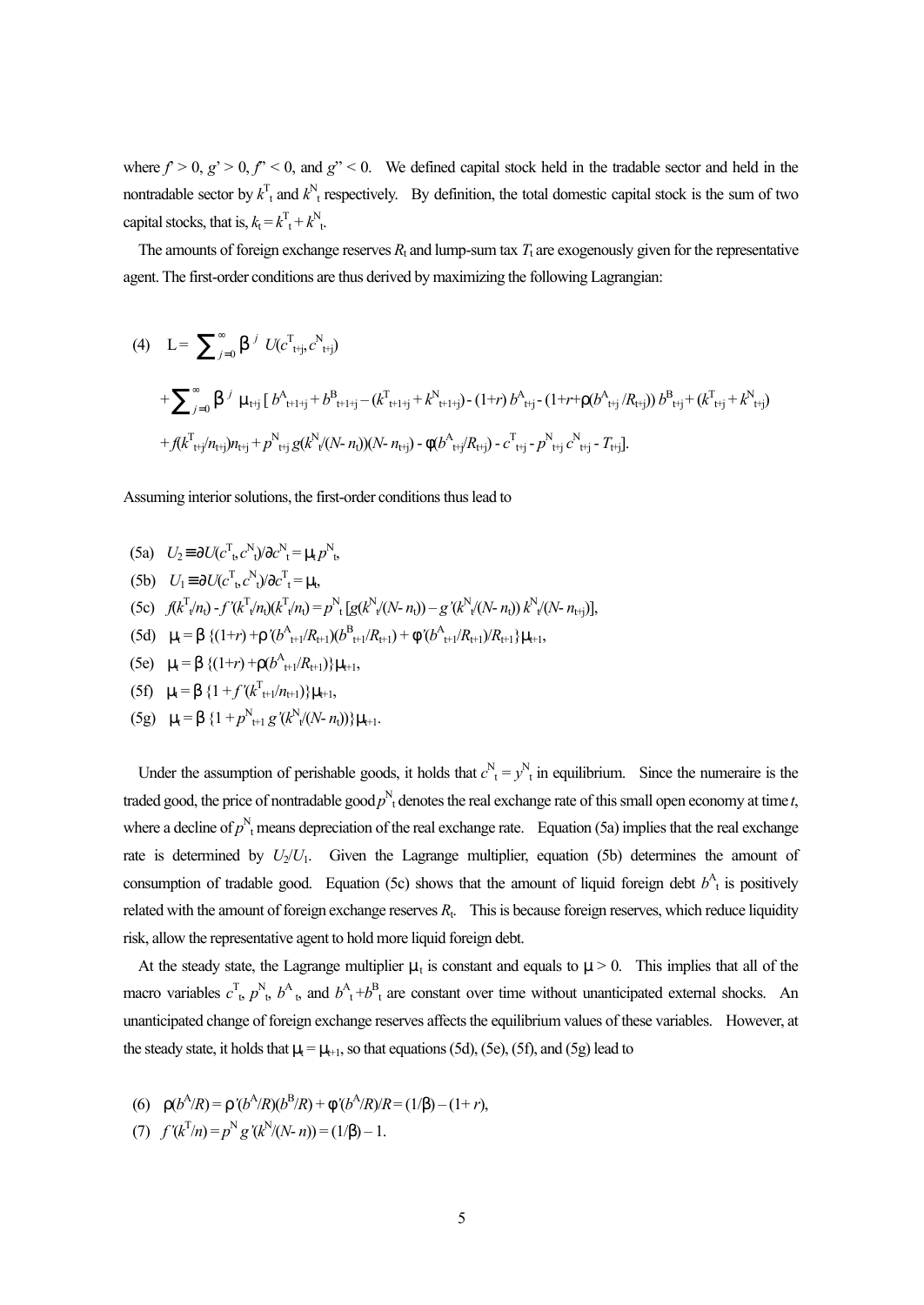Equations (5c), (6), and (7) imply that  $b^A/R$ ,  $k^T/n$ ,  $k^N/(N-n)$ , and  $p^N$  remain unchanged at the steady state for alternative values of foreign exchange reserves.

### 3. The Impacts of Increased Foreign Exchange Reserves

The main purpose of the following analysis is to explore the long-run impacts on macro variables when the government increased its foreign exchange reserves. To achieve this goal, we explore what impacts an unanticipated change of  $R_t$  has on various macroeconomic variables at the steady state. When increasing the amount of foreign exchange reserves, the government has alternative methods to finance it. However, because of the Ricardian equivalence, the government method of finance does not affect resource allocation. We thus focus on the case where the increases of the foreign exchange reserves are solely financed by lump-sum tax  $T_t$ increases. In this case, the government budget constraint at period *t* is written as

(8) 
$$
T_t = G^* + R_{t+1} - (1+r_R)R_t
$$

where  $G^*$  is exogenous government expenditure and  $r_R$  is real interest rate of the foreign exchange reserves. It is natural to suppose that the rate of returns from foreign exchange reserves is very low in international capital market.

Assuming that there is an unanticipated increase of foreign reserves, we first consider what impacts the increased foreign exchange reserves have on external debts and their component at the steady state. Denote the steady-state value of a variable  $x_t$  by  $x$  and its change by  $\Delta x$ . Then, since equation (6) holds at the steady state for any  $R_t$ , we obtain

(9a) 
$$
\Delta b^A / \Delta R = b^A / R > 0
$$
,  
(9b)  $\Delta b^B / \Delta R = r(b^A / R) / r^A / (b^A / R) > 0$ ,

Since there is no net supply of domestic debt, two types of debts  $b^A$ <sub>t</sub> and  $b^B$ <sub>t</sub> denote net liquid foreign debt and net illiquid foreign debt respectively. Equations (9a) and (9b) imply that an unexpected rise of foreign exchange reserves increases not only liquid foreign debt but also the sum of liquid and illiquid foreign debts. Equations (9a) and (9b) also lead to

$$
(10) \frac{\Delta(b^A - b^B)}{\Delta R} = \frac{b^A / R}{\Gamma'(b^A / R)} \left\{ \Gamma'(b^A / R) - \frac{\Gamma(b^A / R)}{b^A / R} \right\}.
$$

Equation (10) indicates that an unexpected rise of foreign exchange reserves always increases the share of liquid foreign debt to total foreign debts. This happens because foreign exchange reserves reduce liquidity risk, so that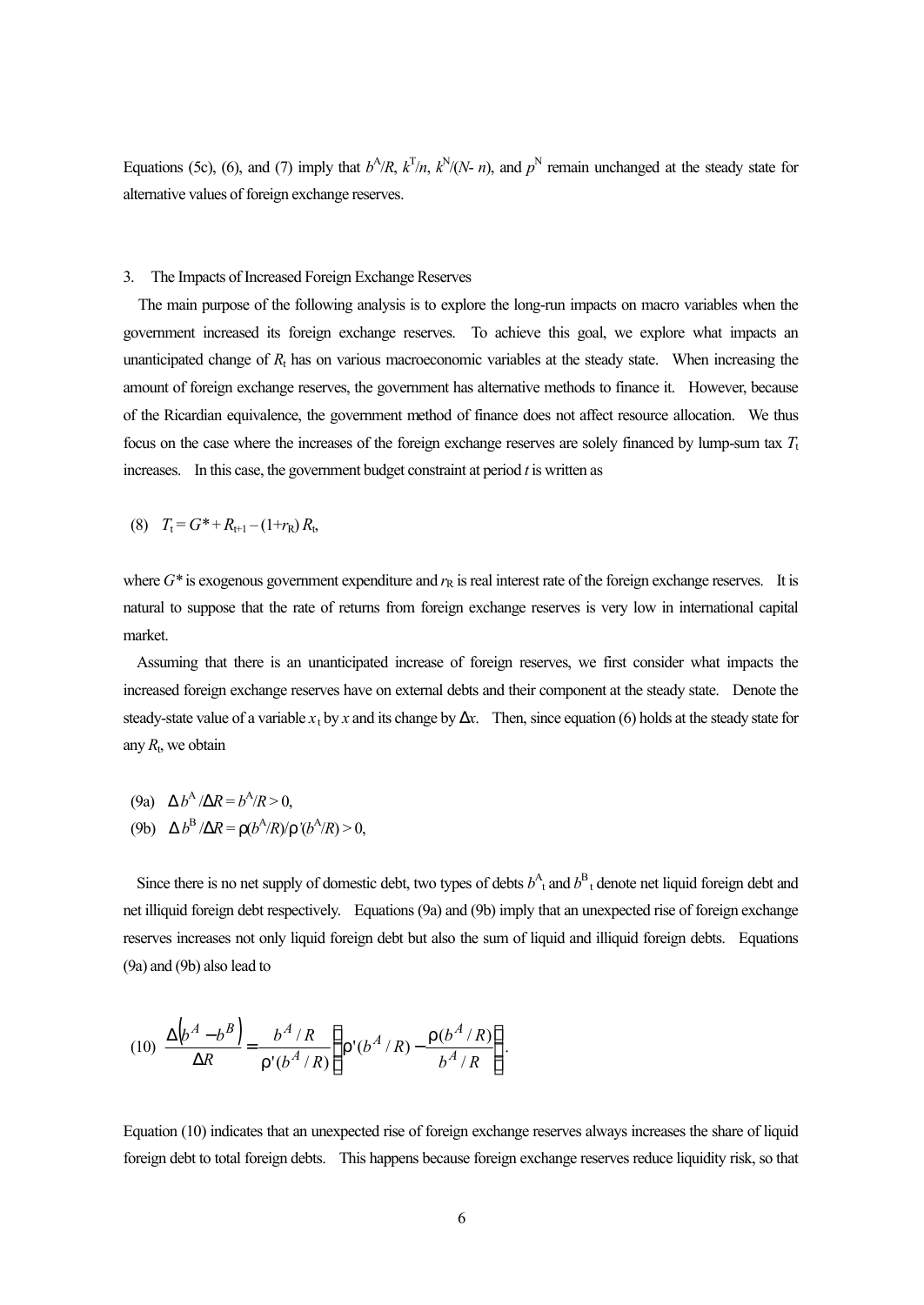the value of holding illiquid debt declines. An unexpected rise of foreign exchange reserves not only has an income effect that increases total foreign debt but also has a substitution effect that replaces illiquid foreign debt by liquid debt.

We next consider what impacts the increased foreign exchange reserves have on several macro variables. Recall that each of  $p^N$ ,  $k^T/n$ , and  $k^N/(N-n)$  relies solely on the rate of time preference, that is, 1/b, and is independent of the amount of foreign exchange reserves at the steady state. This indicates that an unanticipated increase in the foreign reserve has no impact on the real exchange rate nor on capital-labor ratios of two sectors even in the long-run. However, the change of foreign reserves has impacts on the steady state values of other macro variables such as consumption, capital stock, labor, and total output.

At the steady state, all macro variables are constant over time. Since  $y^T = f(k^T/n)n$ ,  $T = G^* - r_R R$ , and  $c^N = y^N$ , the budget constraint at the steady state implies that  $rb^A + \{r + r(b^A/R)\}b^B = f(k^T/n)n - c^T - f'(b^A/R) - G^* + r_R R$ . Since  $b^A/R$ ,  $k^T/n$ , and  $k^N/(N-n)$  remain unchanged, we thus obtain

(11) 
$$
r\Delta b^A + \{r + r(b^A/R)\}\Delta b^B = r_R \Delta R + f(k^T/n)\Delta n - \Delta c^T.
$$

In addition, noting that  $c^N = y^N = g(k^N/(N-n))(N-n)$ , equations (5a), (5b), and (7) imply that

(12a)  $\Delta c^{\text{T}} = B \Delta c^{\text{N}}$ ,  $(12b)$   $\Delta c^N = -g(k^N/(N-n)\Delta n,$  $p^N = U_2/U_1 = f'(k^T/n)/g'(k^N/(N-n)),$ 

where  $B = \{(U_2/U_1)U_{12} - U_{22}\}/\{U_{12} - (U_2/U_1)U_{11}\}$ . Since  $B > 0$ , equations (12a) and (12b) imply that consumption declines in both tradable and non-tradable sectors when labor input increases in the tradable sector. Equation (12c) indicates that the real exchange rate equals not only to the substitution rate of marginal utility but also to the substitution rate of marginal transformation between two sectors. The latter is the supply side determinant of the real exchange rate in our model.

Since  $(1/b) - 1 = r(b^A/R) + r$ , combining (12a) and (12b) with (9a), (9b), and (11) leads to

$$
(13a) \frac{\Delta(c^{T} + c^{N})}{\Delta R} = -(1 + B)g(k^{N}/(N - n))] \frac{\Delta n}{\Delta R},
$$

$$
(13b) \frac{\Delta n}{\Delta R} = -\frac{\{(1/b) - 1\} \frac{r(b^{A}/R)}{r'(b^{A}/R)} + \{(b^{A}/R)r - r_{R}\}}{f(k^{T}/n) + Bg(k^{N}/(N - n))}
$$

Equations (13a) and (13b) determine the impacts of increased foreign reserves on total consumption and labor input in the tradable sector respectively. In general, we cannot see whether the derivatives are positive or negative in these equations. This is because while low rate of return of foreign exchange reserve and the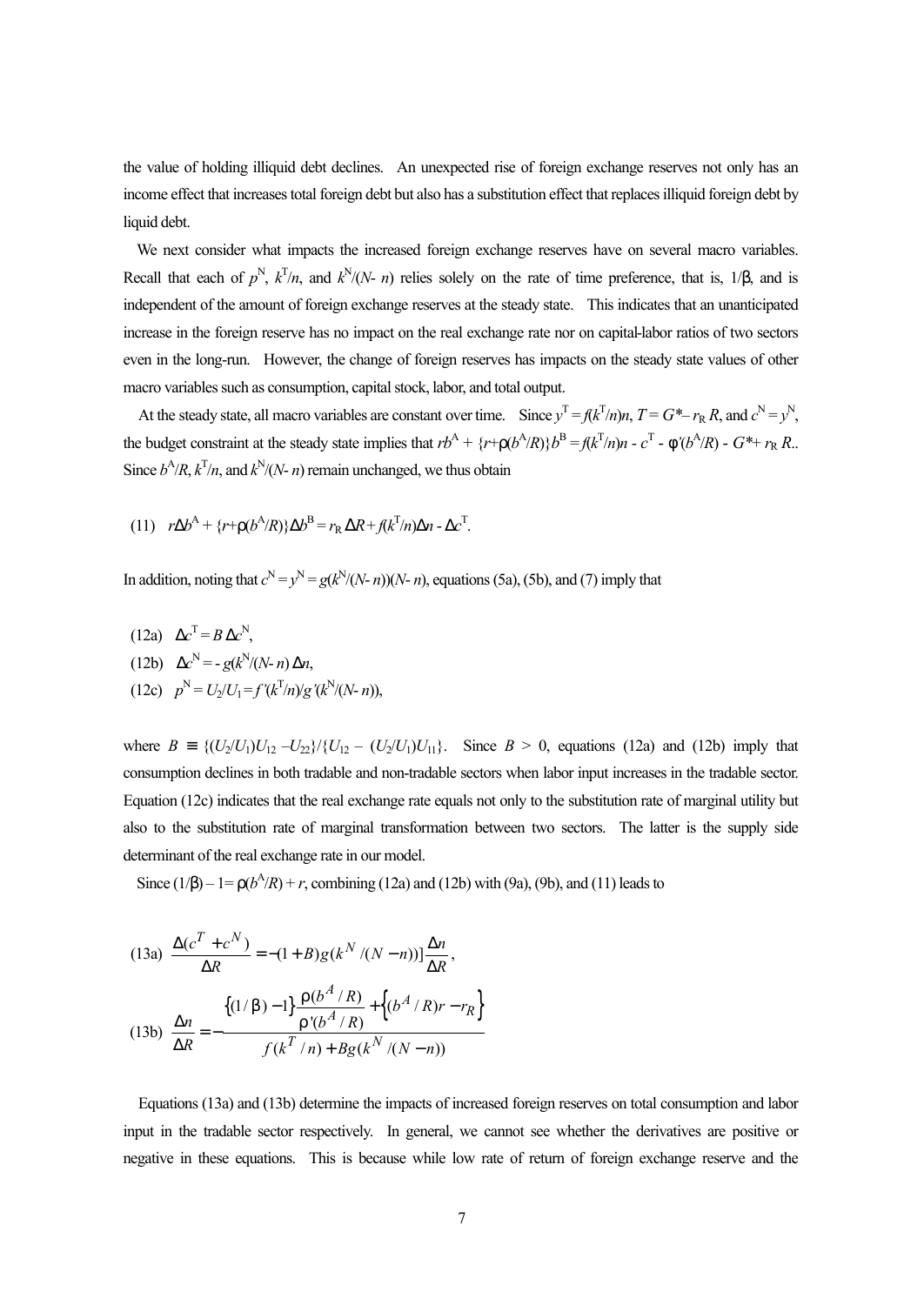increased total foreign debt reduce permanent income, a shift from illiquid debt to liquid debt may relieve interest rate burden of foreign debt. However, we can show that  $\Delta(c^T + c^N)/\Delta R < 0$  and  $\Delta n/\Delta R > 0$  if and only if

(14) 
$$
r_R < [(1/\beta)-1][\Gamma(b^A/R)/\Gamma'(b^A/R)] + (b^A/R)r
$$
.

The right-had side of (14) is increasing in  $b^A/R$ . This implies that when  $b^A/R$  is large enough, an increase in foreign exchange reserve has a positive impact on consumption and shifts labor from the tradable sector to the non-tradable sector. This happens because increasing foreign exchange reserves is beneficial in reducing risk premiums when liquidity risk is high enough. In contrast, the left-hand side of  $(14)$  is increasing in  $r<sub>R</sub>$ . Therefore, when the interest rate of foreign exchange reserves  $r<sub>R</sub>$  is low enough, an unanticipated increase in foreign exchange reserve has a negative impact on consumption and shifts labor from the non-tradable sector to the tradable sector. When the interest rate of foreign exchange reserves is low, holding foreign reserves is costly and leads to a decline of permanent income in terms of tradable goods. Consequently, while the tradable sector expands to supplement a decline of permanent income in terms of tradable goods, consumption declines in both sectors at the same time.

It is also worthwhile to note that  $\Delta k^T / \Delta R > 0$  and  $\Delta k^N / \Delta R < 0$  when (14) holds. This happens because capital-labor ratios  $k^{T}/n$  and  $k^{N}/(N-n)$  are independent of the amount of foreign reserves at the steady state. Shifting labor from the non-tradable to the tradable increases capital stock in the tradable but decreases the non-tradable. We also obtain

(15a) 
$$
\frac{\Delta k}{\Delta R} = \frac{\Delta k^T}{\Delta R} + \frac{\Delta k^N}{\Delta R} = \left(\frac{k^T}{n} - \frac{k^N}{N-n}\right)\frac{\Delta n}{\Delta R},
$$
  
\n(15b) 
$$
\frac{\Delta y}{\Delta R} = \frac{\Delta y^T}{\Delta R} + p^N \frac{\Delta y^N}{\Delta R}
$$
  
\n
$$
= [f(k^T/n) - p^N g(k^N/(N-n))] \frac{\Delta n}{\Delta R},
$$
  
\n
$$
= f'(k^T/n) [\{f(k^T/n)/f'(k^T/n)\} - \{g(k^N/(N-n))/g'(k^N/(N-n))\}] \frac{\Delta n}{\Delta R}.
$$

Equations (15a) and (15b) determine the impacts of increased foreign exchange reserves on total capital stock and total output respectively. The impacts depend not only on the sign of Δ*n*/Δ*R* but also on relative capital intensity of each sector. This is because when Δ*n*/Δ*R* > 0, increased foreign exchange reserves lead to expansion of tradable sector but contraction of non-tradable sector. Consequently, when Δ*n*/Δ*R* > 0, total capital stock increases as foreign exchange reserves increase if and only if tradable sector is more capital intensive than non-tradable sector, that is,  $(k^{T}/n)$  >  $(k^{N}/(N-n))$ . When  $\Delta n/\Delta R$  > 0, total output also increases as foreign exchange reserves increase if and only if tradable sector is more capital intensive than non-tradable sector, that is,  $f(k^T/n)/f'$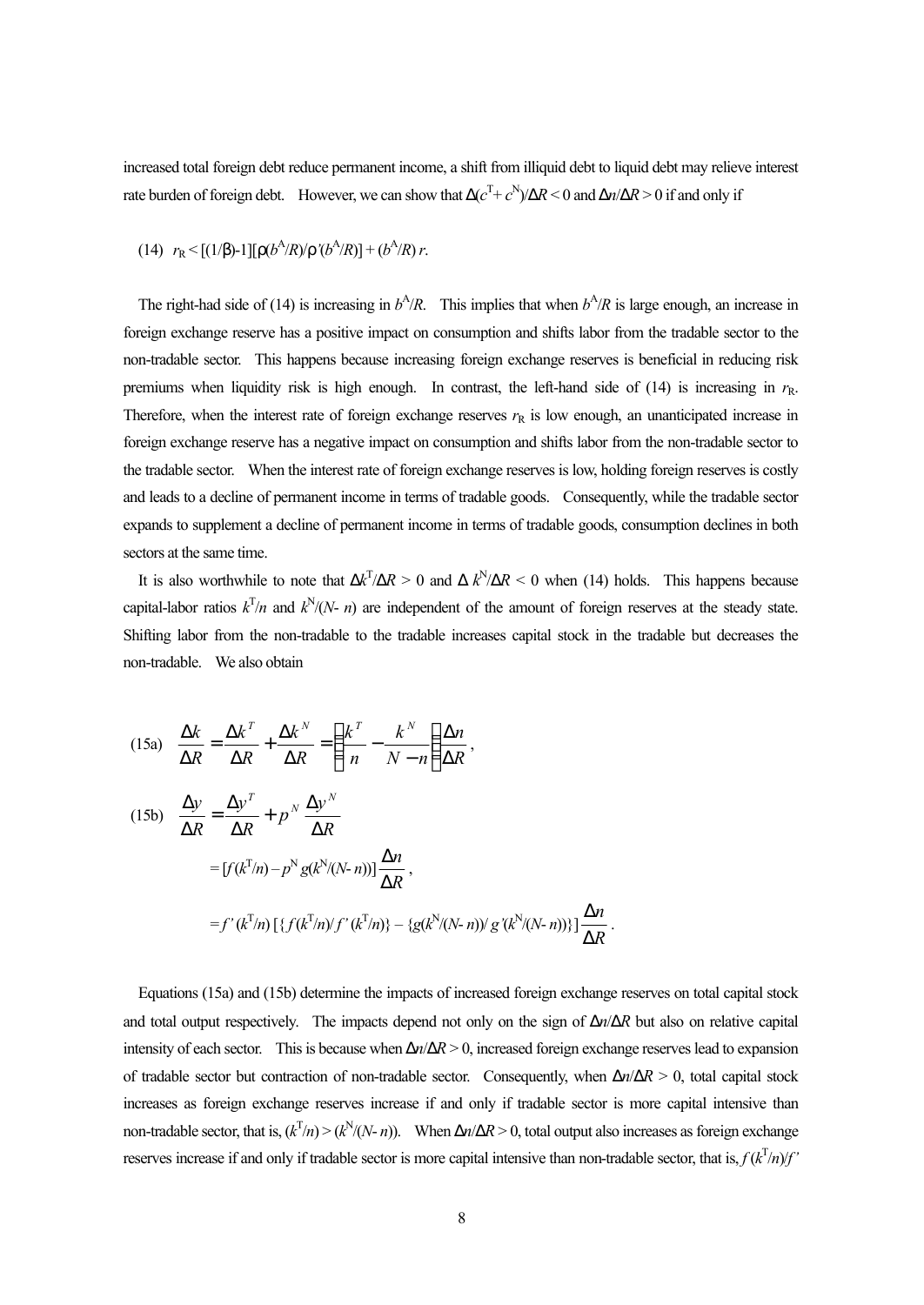$(k<sup>T</sup>/n) > g(k<sup>N</sup>/(N-n))/g'(k<sup>N</sup>/(N-n))$ . The relative capital intensities between two sectors are crucial in determining what impacts the increased foreign reserves have on aggregate capital stock and aggregate output.

## 4. Some International Evidence

### (i) The Impacts on External Debts

The main implications of our theoretical analysis are that an increase in foreign reserves has significant impacts on several macroeconomic variables in developing countries. The impacts, however, depend on the parameter values as well as the interest rates. The purpose of this section is to test the long-run impacts of foreign exchange reserve accumulation by panel data of a large number of developing countries. We first examine what relationship foreign reserves have with total external debt outstandings and their average maturity. In terms of liquidity, short-term debt is more liquid than long-term debt because sudden reversals in capital flows are more likely when debt maturity is short. Smaller average maturity of foreign debts, thus, can be a proxy for the degree of liquidity of foreign debts. Our theoretical results suggest that a rise in foreign exchange reserves not only increase foreign debt but also causes a shift from illiquid debt and liquid debt. In the following estimation, we can therefore expect that foreign exchange reserves have a positive impact on. total external debt outstandings but has a negative impact on the average maturity.

We estimate the following two equations:

- (16)  $\Delta (Debt_{j,t}/GN_{j,t}) = a_1 \cdot \Delta (Foreign Reserve_{j,t}/GN_{j,t}) + a_2 \cdot log GN_{j,t}$ ,
- (17) *Maturity*<sub>it</sub> =  $b_1$ *· Foreign Reserve*<sub>it</sub>/  $GNI_{it} + b_2$ *· log GNI*<sub>it</sub>,

where *Debt* = total external debt outstanding, *Maturity* = average maturity of new commitments (years), *GNI* = gross national income, and *Foreign Reserve* = the amount of foreign exchange reserve. Subscript j denotes country j, while subscript t denotes year. The variable  $\Delta x_{i,t}$  denotes the first difference of  $x_{i,t}$ . To avoid heteroscedasticity problem, foreign exchange reserve is divided by *GNI* in equation (17). To allow income differences and scale effects, we include *log GNI* as an explanatory variable in both equations. We also include auxiliary variables such as import ratio, openness, and Asia dummy in (16).

The data of foreign exchange reserve is from International Financial Statistics issued by IMF, while total external debt outstanding, average maturity of new commitments, and *GNI* are from Global Development Finance issued by the World Bank. The data is unbalanced panel data of 134 countries all of which are developing countries in the World Bank's classification (see Appendix 1 for the names of individual countries). The sample period is 1980 to 2004. The method of estimation is OLS with constant term. To allow a structural break after the crisis, we include the post-crisis dummy in some regressions. The post-crisis dummy is a time dummy that takes one from 1998 to 2004 and zero otherwise.

Tables 1-(1) and 1-(2) report the estimation results of (16) and (17) with and without the post-crisis dummy. The total external debt outstandings have significantly positive correlation with foreign exchange reserves, while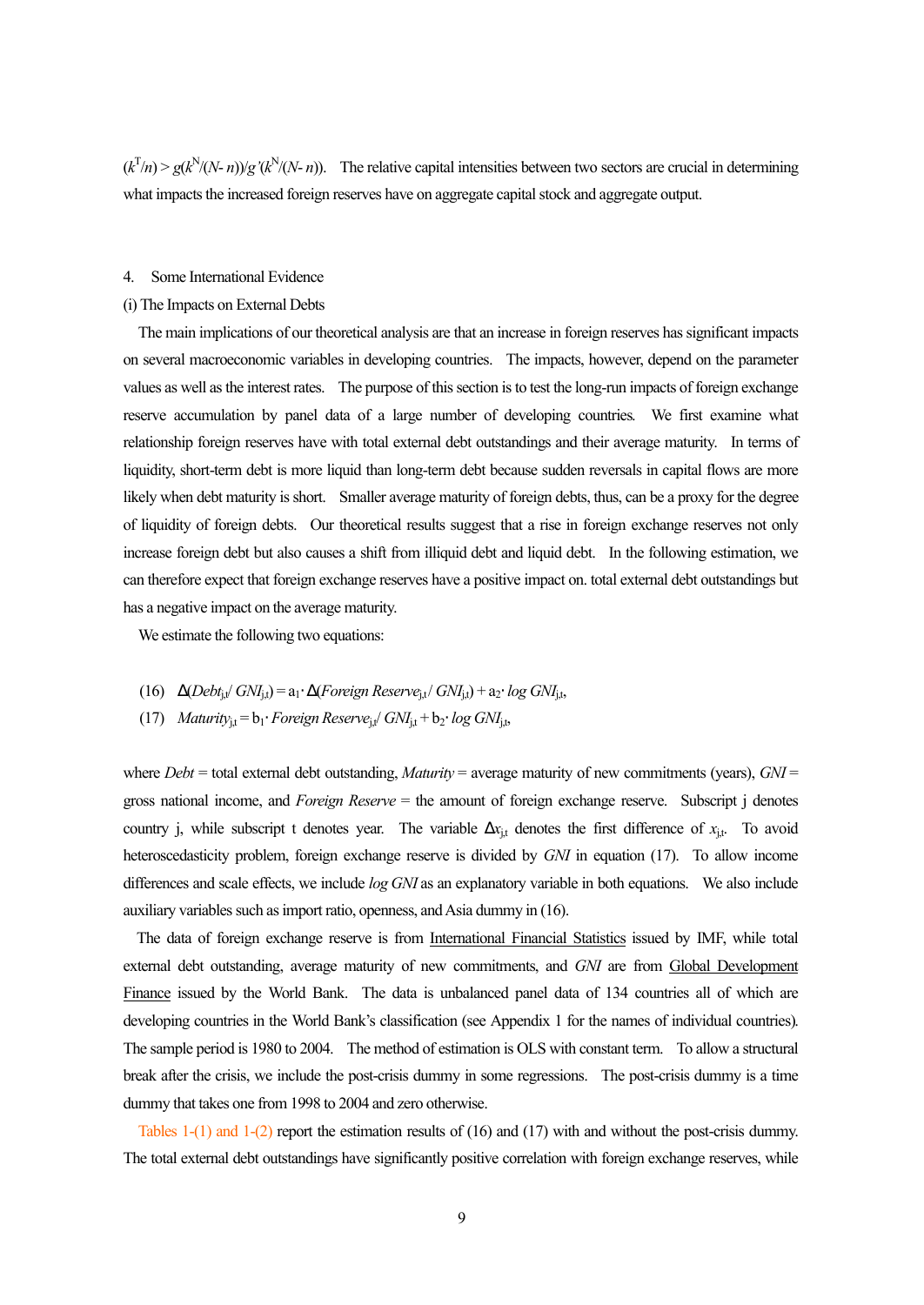they are negativetly correlated with log *GNI*. The increase in foreign exchange reserves is financed by issuing new external debt when income differences are adjusted. The results are robust even if we include auxiliary variables. This supports the view that an increased foreign exchange reserves makes external debt outstanding larger. The maturity is, in contrast, negatively correlated with foreign exchange reserves as well as with log *GNI*. The negative correlation with foreign exchange reserves implies that an increased foreign exchange reserve makes debt maturity shorter. Our theoretical analysis implies that foreign exchange reserves reduce liquidity risk, so that their increase will cause a shift from illiquid debt to liquid debt. To the extent that short-term debt is more liquid than long-term debt, the result supports this implication. The negative correlation with log *GNI* implies that debt maturity is shorter in smaller countries.

### (ii) The Impacts on Macro Variables

We next examine what relationship foreign exchange reserves have with consumption, capital investment, export share, and GDP growth rate by using the panel data of developing countries. These variables are important variables to measure macro performances in the economy. Our theoretical model suggests that an increase in foreign exchange reserves has a negative impact on consumption and a positive impact on export share when interest rates on foreign exchange reserves are low. When interest rates on foreign exchange reserves are low, it also indicates that an increase in foreign reserves has a positive impact on capital investment and output if tradable sector is more capital intensive than non-tradable sector and vise versa.

We estimated the following three equations:

- (18) *Consumption*<sub>it</sub>/*GDP*<sub>it</sub> = c<sub>1</sub> (*Foreign Reserve*<sub>it</sub>/  $GNI_{it}$ ) + c<sub>2</sub>⋅ *log GNI*<sub>it</sub>,
- (19)  $Export_{i,t}/GNI_{i,t} = d_1$  (*Foreign Reserve*<sub>it</sub>/  $GNI_{i,t}$ ) +  $d_2$ ·  $log$   $GNI_{i,t}$ ,
- (20) *Investment*<sub>it</sub>/*GDP*<sub>it</sub> =  $e_1$  (*Foreign Reserve*<sub>it</sub>/  $GNI_{i,t}$ ) +  $e_2$ · *log GNI*<sub>it</sub>,
- (21)  $DGDP_{i,t}/GDP_{i,t} = f_1$  (*Foreign Reserve*<sub>ix</sub> $\ell$  *GNI*<sub>ii</sub>) +  $f_2$ · *log GNI*<sub>ii</sub>,

where *Consumption* = domestic consumption, *GDP* = gross domestic product, *Export* = the amount of export, and *Investment* = domestic capital investment. Subscript j denotes country j, while subscript t denotes year. To avoid heteroscedasticity problem, foreign exchange reserves and export are divided by *GNI*, while consumption and investment is divided by *GDP*.

Equations (18) and (19) explore the impacts of foreign exchange reserves on consumption and export ratio respectively, while equations (20) and (21) investigate the impacts on capital stock and aggregate output. In equations (20) and (21), we used investment rate and GDP growth rate as dependent variables. If we follow our theoretical discussions literally, we may use capital stock and the level of GDP as dependent variables in these equations. However, while consumption responds to a shock instantaneously, it usually takes a long time for capital stock to reach the steady state. In the estimations, we thus explore whether the investment and GDP growth are on the right transition path to the steady state which our theory predicts. To allow income differences and scale effects, we include *log GNI* in all equations. One may concern that the accumulation of foreign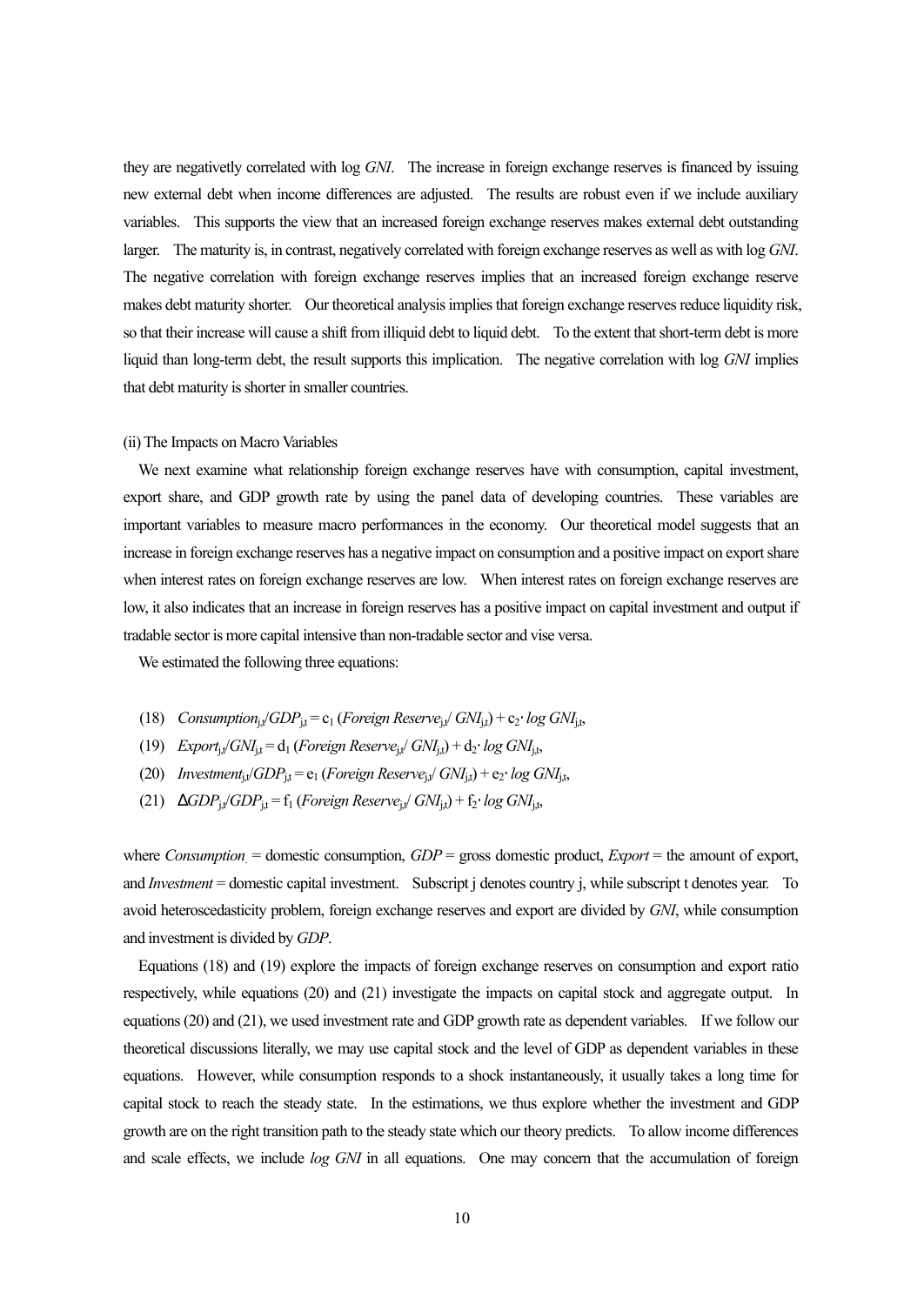exchange reserves might be endogenous. However, the accumulation is a consequence of repeated changes in previous years. Therefore, reverse causality from the dependent variables to the level of foreign exchange reserves is less likely in our estimations.

The data of consumption, investment, and *GDP* are from the Penn World Table (PWT 6.2). The data is unbalanced panel data of 134 countries and the sample period is 1980 to 2004. The method of estimation is OLS with constant term. To allow a structural break after the crisis, we include the post-crisis dummy in some regressions. The post-crisis dummy is a time dummy that takes one from 1998 to 2004 and zero otherwise.

Tables 2-(1), 2-(2), 2-(3), and 2-(4) report the results of our regressions with and without the post-crisis dummy. The coefficients of foreign exchange reserves are statistically significant in all cases. Foreign exchange reserve is negatively correlated with consumption in table 2-(1) and positively correlated with export ratio in table 2-(2). The results imply that an increased foreign exchange reserve decreases consumption and expands the share of tradable sector. To the extent that interest rate revenues from foreign exchange reserves are low, this is consistent with our theoretical results. Foreign exchange reserves are positively correlated with investment rate and GDP growth rate in tables 2-(3) and 2-(4). This implies that the accumulation of foreign exchange reserves is beneficial in enhancing capital accumulation and sustainable growth in developing countries. Our theory suggests that this happens when tradable sector is more capital intensive than non-tradable sector,.

## 5. Robustness Checks I: Additional Explanatory Variables

#### (i) The impact of the change of foreign exchange reserves

The purpose of this sub-section is to estimate equations (18), (19), (20), and (21) including the change of foreign exchange reserves as an additional explanatory variable. The inclusion of the change of foreign exchange reserves is useful in distinguishing temporary impacts from persistent impacts of foreign exchange reserve accumulation. The impacts of a temporal change of foreign exchange reserves will be reflected in the coefficient of the change of foreign exchange reserves, while the impacts of a permanent change will be reflected in the coefficient of the level. Comparing the coefficients will reveal how different the temporary and the persistent impacts are.

Tables 3-(1), 3-(2), 3-(3), and 3-(4) report the results of our regressions with and without the post-crisis dummy. Even including the change of foreign exchange reserves, the coefficients of the level of foreign exchange reserves still take the same signs and remain statistically significant in all cases. However, the coefficients of the change of foreign exchange reserves either become statistically insignificant or take different signs.

The change of foreign exchange reserve is positively correlated with consumption in table 3-(1) and with export ratio in table 3-(2). However, neither of the correlations is statistically significant. The short-run impacts of increased foreign exchange reserve on consumption and export share are, if any, very small. In contrast, the change of foreign exchange reserve is negatively correlated with investment rate and with GDP growth rate in tables 3-(3) and 3-(4). The correlations are statistically significant but took opposite signs. This implies that increased foreign exchange reserves may reduce investment rate and GDP growth rate in the short-run, although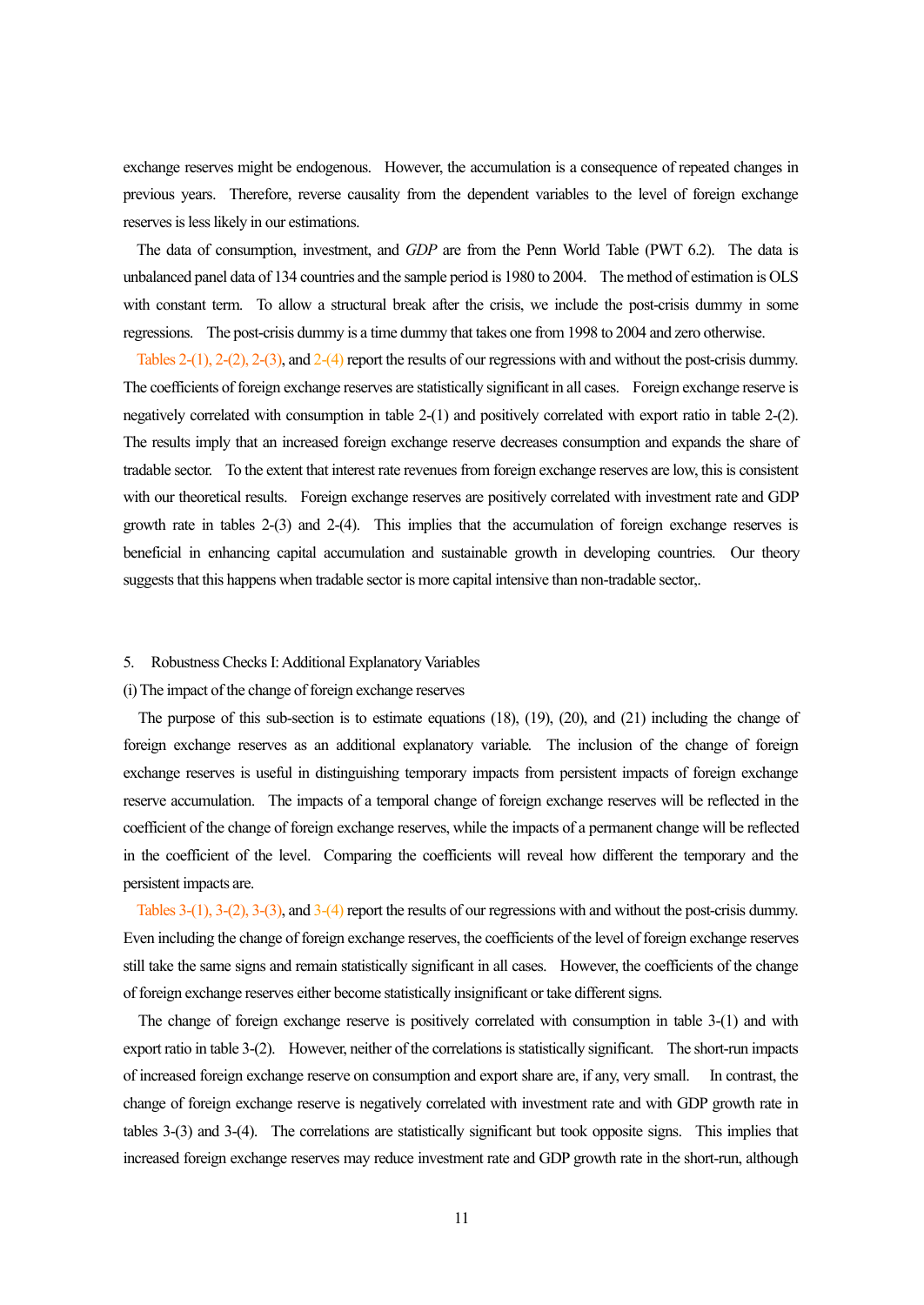they increase them in the long-run.

When increased foreign reserves are persistent, consumption declines because permanent income declines. But when increased foreign reserves are temporary, consumption does not decline because of the permanent income hypothesis. Temporary increases of foreign exchange reserves therefore reduce domestic savings and have a negative impact on domestic investment and economic growth. Since the main purpose of our analysis is to explore what long-run impacts exogenous accumulation of foreign exchange reserves has on various macro variables, the impacts of temporary increases of foreign exchange reserves are not our main concerns. However, it is by itself noteworthy that the accumulation of foreign exchange reserves may have different impacts in the short-run.

It is also noteworthy that the inclusion of the change of foreign exchange reserves might be useful in avoiding possible simultaneous bias in the coefficient of the level of foreign exchange reserves. Foreign exchange reserves may respond endogenously to several macro shocks. However, the response will be reflected only in the change of foreign exchange reserves. Reverse causality from the dependent variables to the level of foreign exchange reserves will be less likely when we include not only the level of foreign exchange reserves but also the change of foreign exchange reserves in the estimations.

#### (ii) Impacts through current account surplus

Until now, our empirical studies have not taken into account the impacts through current account surplus. This is because we focus on the long-run where current account will be balanced. To the extent that the rate of time preference is equal to world interest rate, the current account needs to be balanced in the long-run where real exchange rates are fully adjusted. However, our sample period may not be long enough to smooth out short-run impacts. In the short-run, the aggressive intervention could maintain competitiveness of their tradable sectors and manifest itself in the massive accumulation of foreign exchange reserves by central banks. One may argue that an increase of foreign exchange reserves improves the current account and consequently has a positive impact on investment and aggregate output in our sample period.

The purpose of this sub-section is to estimate equations (18), (19), and (21) including current account surplus as an additional explanatory variable. The inclusion of current account surplus is useful in isolating the impacts of foreign exchange reserve accumulation through current account surplus in our regressions. Tables 4-(1), 4-(2), and  $4-(3)$  report the results of our regressions with and without the post-crisis dummy. The current account surplus has significantly positive impacts on consumption but has significantly negative impacts on investment and economic growth. Current account surplus may benefit consumption but may not be beneficial in enhancing investment and economic growth in our long-run data.

More importantly, even including current account surplus, the coefficients of the level of foreign exchange reserves still take the same signs and remain statistically significant in all cases. Neglecting the impacts through current account surplus is not essential in discussing our main results in our long-run data set.

#### (iii) Neoclassical growth regression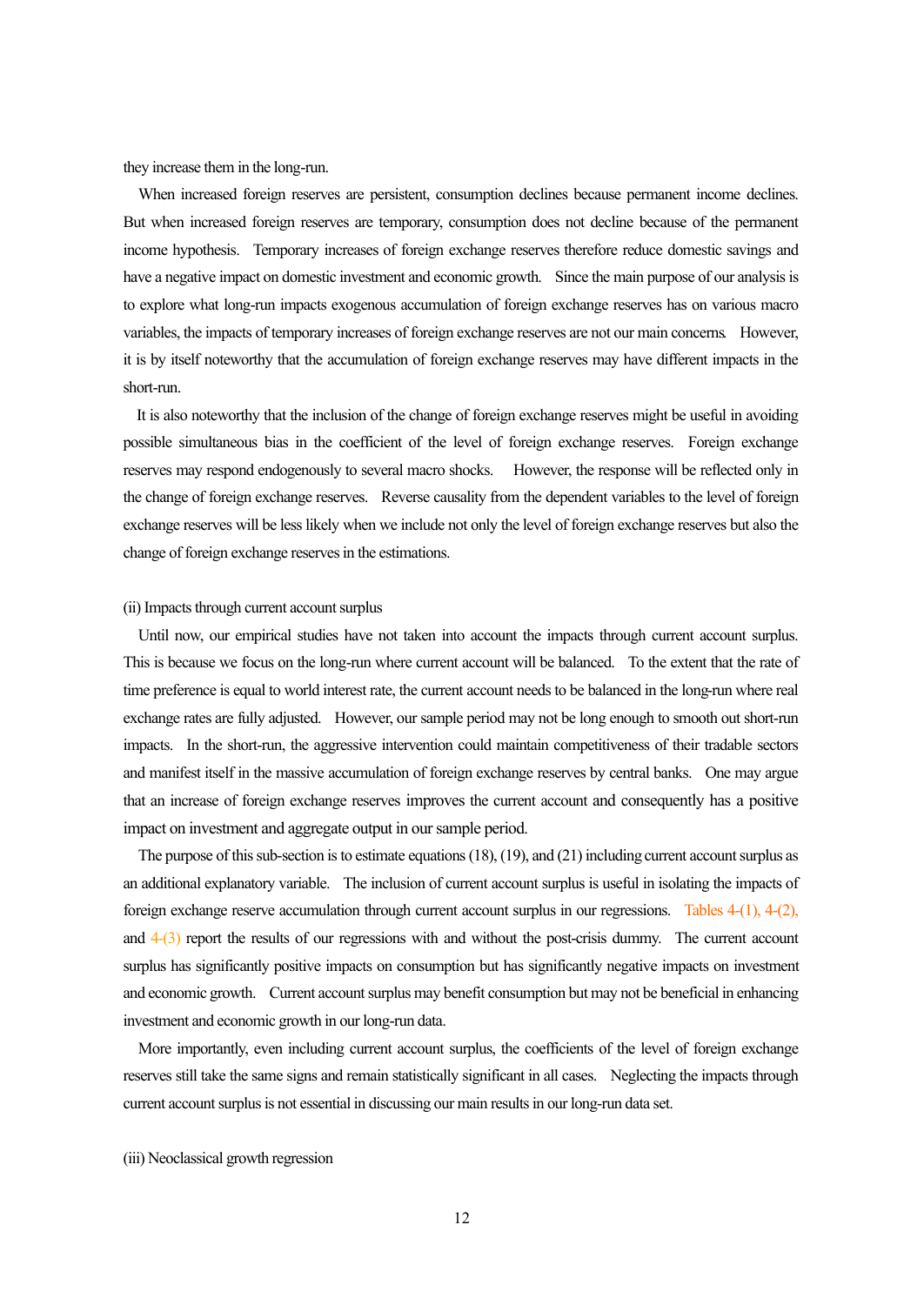In our basic regression, we found that foreign exchange reserve is positively correlated with GDP growth rate. The regression is, however, not standard in literature. Since seminal papers by Barro (1991) and Mankiw, Romer, and Weil (1992), a number of studies support that the rate of economic growth is well explained by initial income level, investment rate, and other auxiliary variables. The purpose of this sub-section is to examine how robust our results are when we follow the tradition in growth literature. We estimate the following equation.

## $(22)$  *DGDP*<sub>it</sub> $/$ *GDP*<sub>it</sub> = g<sub>1</sub> (*initial GDP*<sub>it</sub>) + g<sub>2</sub> (*Investment*<sub>it</sub> $/$ *GDP*<sub>it</sub>) + g<sub>3</sub>⋅ (*Foreign Reserve*<sub>it</sub> $/$  *GNI*<sub>it</sub>).

We estimate equation (22) with and without investment rate as an explanatory variable. Table 5 summarizes the estimation results. When we estimate (22) without investment rate, foreign exchange reserve has still significantly positive correlation with GDP growth rate. However, foreign exchange reserve no more has a significantly positive impact on GDP growth when we add investment rate as an explanatory variable. This implies that once we add investment rate as an explanatory variable, foreign exchange reserve accumulation is irrelevant for economic growth rate. In other words, foreign exchange reserve accumulation can enhance economic growth rate but only through enhancing investment.

## 6. Concluding Remarks

Recent foreign exchange reserve accumulations are record-breaking in many developing countries. This paper investigated what long-run macroeconomic impacts the accumulated foreign exchange reserves have in developing countries. In the first part, we analyzed a simple open economy model where increased foreign exchange reserves reduce costs of liquidity risk. When the government increases its foreign exchange reserves, not only liquid debt but also total debt increases, while the debt maturity becomes shorter. The increased foreign exchange reserves also lead to a decline of consumption but enhance investment and economic growth when the tradable sector is capital intensive. In the second part, we showed several empirical supports to the theoretical implications.

During the last decade, financial globalization has been accompanied by frequent and painful financial crises. During the crises, countries with smaller liquid foreign assets had hard time in preventing panics in financial markets and sudden reversals in capital flows. Many developing countries thus came to recognize that increased liquidity is an important self-protection against crises. Raising foreign exchange reserves is a popular strategy that many economists advised. However, accumulation of foreign reserves is accompanied by social costs. It is important to reconsider what is the optimal accumulation of foreign reserves in developing countries.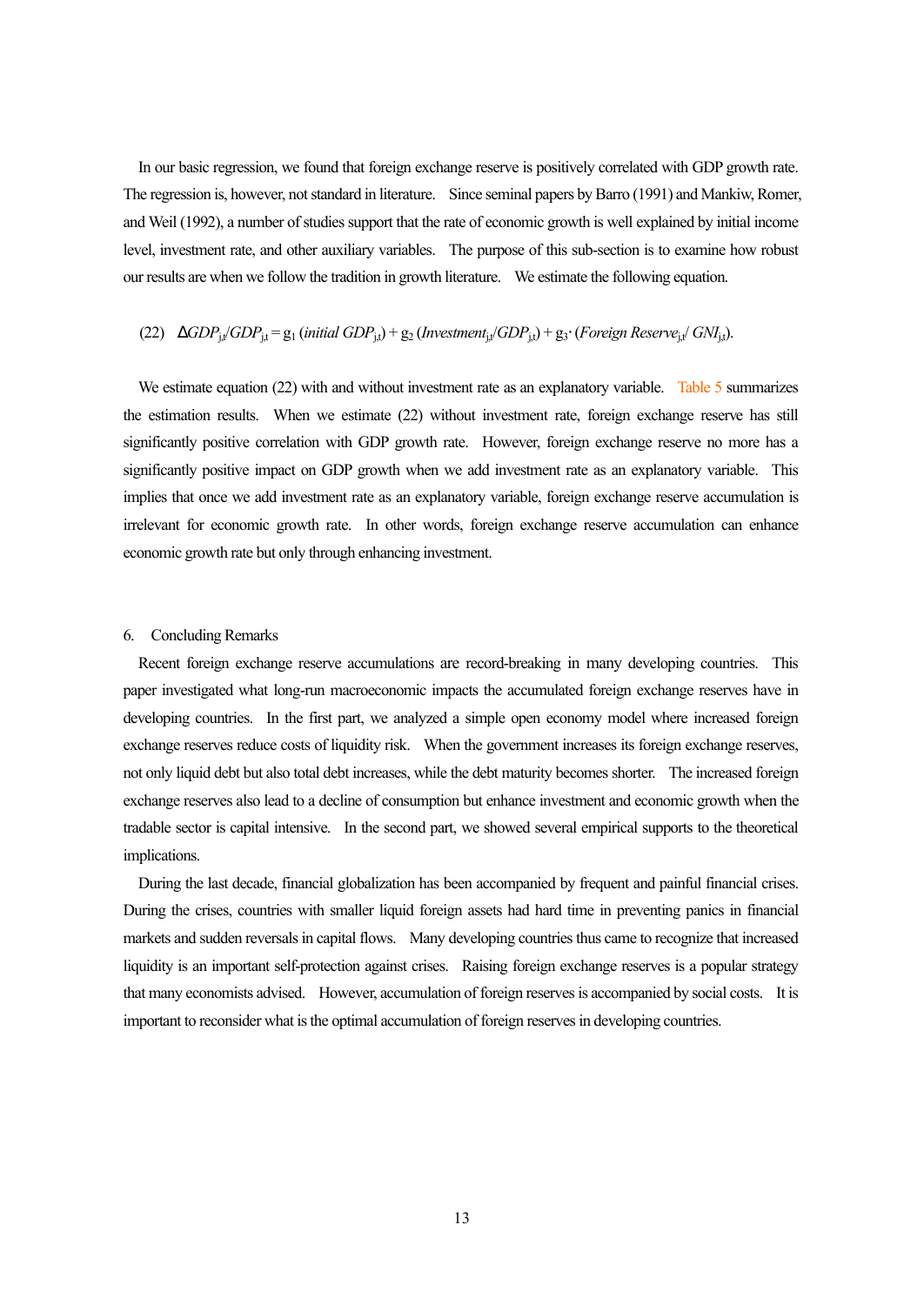# **Appendix : The Names of Sampled Countries**

| Africa                             | Asia             | Europe                      | M iddle East | Western Hem isphere    |
|------------------------------------|------------------|-----------------------------|--------------|------------------------|
|                                    |                  |                             |              |                        |
| A bera                             | Bangladesh       | Abania                      | Egypt        | Argentina              |
| Angola                             | Bhutan           | Amenia                      | Iran         | <b>Barbados</b>        |
| Benin                              | Cambodia         | Azerbaran                   | Jordan       | Belize                 |
| <b>Botswana</b>                    | China            | Belanus                     | Lebanon      | Bolivia                |
| Burkina Faso                       | Fij              | Bosnia and Herzegovina Oman |              | Brazil                 |
| Burundi                            | hdia             | Bubaria                     | Syria        | Chie                   |
| Cameroon                           | hdonesia         | C roatia                    | Yemen        | Cobmbia                |
| Cape Verde                         | Laos             | C zech Republic             |              | Costa Rical            |
| Central A frican Republix Mongolia |                  | Estonia                     |              | Dom inica              |
| Chad                               | Nepal            | Georgia                     |              | Dom nican Republic     |
| Comoros                            | Pakistan         | Hungary                     |              | Ecuador                |
| Congo, Dem. Rep.                   | Papua New Guinea | Kazakhstan                  |              | ElSalvador             |
| Congo, Republic of                 | Philippines      | Kyrgyzstan                  |              | G renada               |
| Cote d'Ivoire                      | Samoa            | Latvia                      |              | Guatemah               |
| D jbouti                           | Sobm on Islands  | Lithuania                   |              | Guyana                 |
| EquatorialGuinea                   | SriLanka         | M acedonia                  |              | Haiti                  |
| Eritrea                            | Thailand         | Malaysia                    |              | Honduras               |
| Ethiopia                           | Tonga            | Mabbiyes                    |              | Jamaica                |
| Gabon                              | Vanuatu          | M o blova                   |              | Mexico                 |
| Gambia, The                        | Vietnam          | Poland                      |              | Nicaragua              |
| Ghana                              |                  | Romania                     |              | Panama                 |
| Gunea                              |                  | Russia                      |              | Paraguay               |
| Gunea-Bissau                       |                  | Serbia and Montenegro       |              | Penı                   |
| Kenya                              |                  | S bvak Republic             |              | St.Kitts & Nevis       |
| Lesotho                            |                  | Tajikistan                  |              | St.Lucia               |
| Liberia                            |                  | Turkey                      |              | StV ncent & G renadnes |
| M adagascar                        |                  | Ukraine                     |              | Trinidad & Tobago      |
| Mabwi                              |                  | U zbekistan                 |              | U nuguay               |
| Mali                               |                  |                             |              | Venezueh               |
| M auritania                        |                  |                             |              |                        |
| M auritius                         |                  |                             |              |                        |
| M orocco                           |                  |                             |              |                        |
| M ozam bique                       |                  |                             |              |                        |
| Niger                              |                  |                             |              |                        |
| Nigeria                            |                  |                             |              |                        |
| Rwanda                             |                  |                             |              |                        |
| Sao Tome and Principe              |                  |                             |              |                        |
| Senegal                            |                  |                             |              |                        |
| Seychelles                         |                  |                             |              |                        |
| Siema Leone                        |                  |                             |              |                        |
| Somalia                            |                  |                             |              |                        |
| South Africa                       |                  |                             |              |                        |
| Sudan                              |                  |                             |              |                        |
| Swaziand                           |                  |                             |              |                        |
| Tanzania                           |                  |                             |              |                        |
| Togo                               |                  |                             |              |                        |
| Tunisia                            |                  |                             |              |                        |
| Uqanda                             |                  |                             |              |                        |
| Zambia                             |                  |                             |              |                        |
| Zinbabwe                           |                  |                             |              |                        |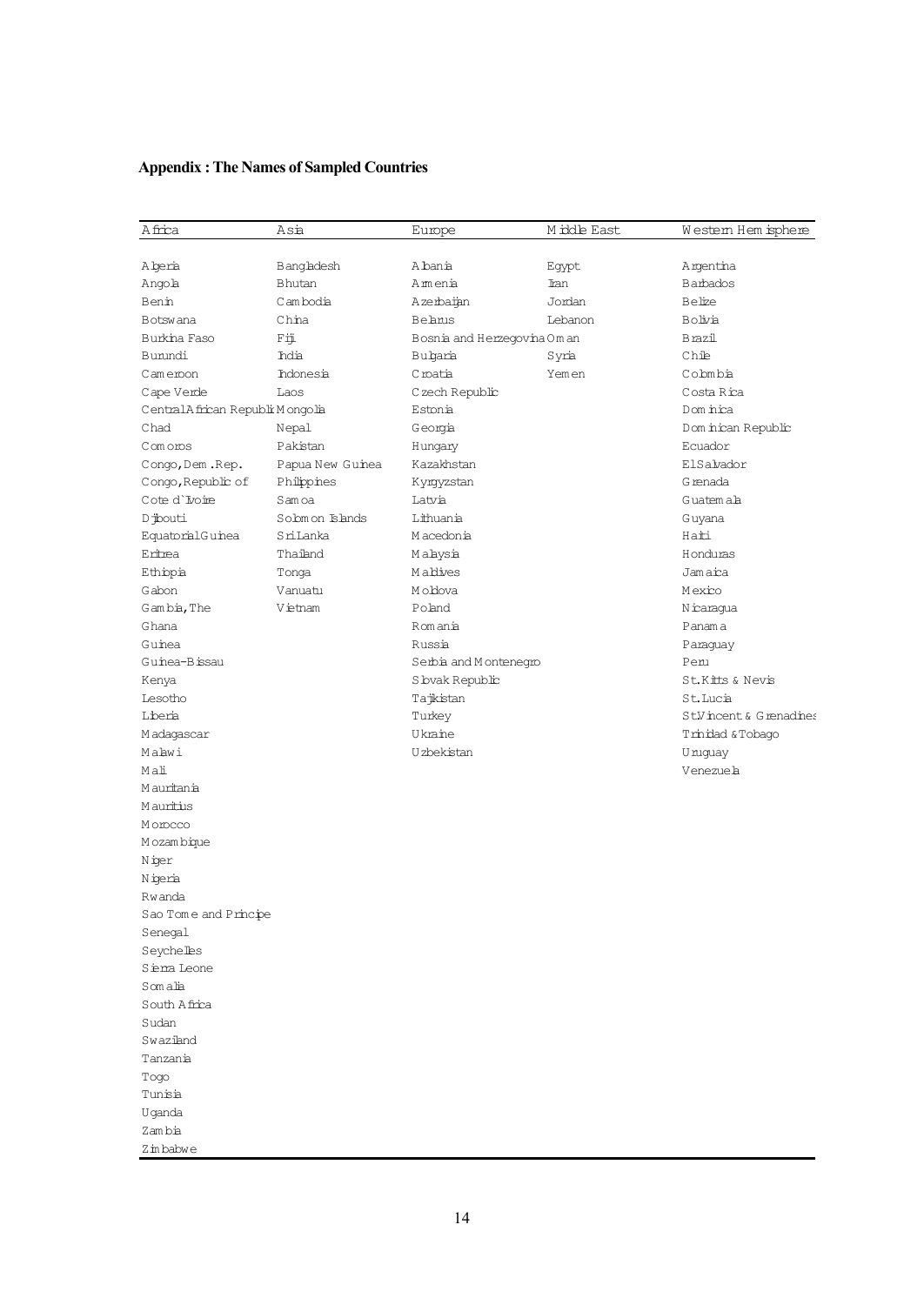## **References**

- Aizenman, J., and J. Lee, (2005), "International Reserves: Precautionary versus Mercantilist Views, Theory and Evidence," NBER Working Papers: 11366.
- Barro, R.J., (1991), "Economic Growth in a Cross Section of Countries," Quarterly Journal of Economics 106, pp.407-443.
- Braun, M., and C. Raddatz, (2007), "Trade Liberalization, Capital Account Liberalization, and the Real Effects of Financial Development," Journal of International Money and Finance 26, 730-761.
- Broner, F., G. Lorenzoni, and S. Schmukler, (2004), "Why Do Emerging Economies Borrow Short Term?" The World Bank, Policy Research Working Paper Series: 3389.
- Caballero, R., E. Farhi, and P.-O. Gourinchas, (2006), "An Equilibrium Model of `Global Imbalances' and Low Interest Rates," NBER Working Papers: 11996.
- Corsetti, G., P. Pesenti, and N. Roubini, (1999), "What Caused the Asian Currency and Financial Crisis?," Japan and the World Economy 11, pp.305-373.
- Dooley, M.P., D. Folkerts-Landau, and P.M. Garber, (2005), "Savings Gluts and Interest Rates: The Missing Link to Europe," NBER Working Papers: 11520.
- European Central Bank, An International Relations Committee Task Force, (2006), "The Accumulation of Foreign Reserves," ECB Occasional Paper Series No. 43.
- Erceg, C., L. Guerrieri, and C. Gust, (2005), "Expansionary Fiscal Shocks and the Trade Deficit," International Finance Discussion Paper 2005-825: Board of Governors of the Federal Reserve System.
- Fukuda, S., (2001), "The Impacts of Bank Loans on Economic Development: An Implication for East Asia from an Equilibrium Contract Theory," in T. Ito and A. O. Krueger eds., Regional and Global Capital Flows: Macroeconomic Causes and Consequences, University of Chicago Press, pp. 117-145.
- Jeanne, O., (2004), "Debt Maturity and the International Financial Architecture," IMF Working Papers 04/137.
- Levy Yeyati, Eduardo, (2006), "The Cost of Reserves", 2006, World Bank Working Paper No. 585.
- Mankiw, N.G., David Romer, and D.N. Weil, (1992), "A Contribution to the Empirics of Economic Growth," Quarterly Journal of Economics 152, pp.407-437.
- Obstfeld, M., and K. Rogoff, (1997), Foundations of International Macroeconomics, The MIT Press, Cambridge; MA.
- Obstfeld, M., and K. Rogoff, (2004), "The Unsustainable US Current Account Position Revisited," NBER Working Papers: 10869.
- Rodrik, D, (2005), "The Social Cost of Foreign Exchange Reserves," forthcoming in the International Economic Journal.
- Rodrik, D., and A. Velasco (1999), "Short-Term Capital Flows," NEBR Working Papers: 7364.
- Roubini, N., and B. Setser, (2004), "The US as a Net Debtor: The Sustainability of the US External Imbalances," unpublished draft.
- Sachs, J., and S. Radelet, (1998), "The East Asian Financial Crisis: Diagnosis, Remedies, Prospects," Brookings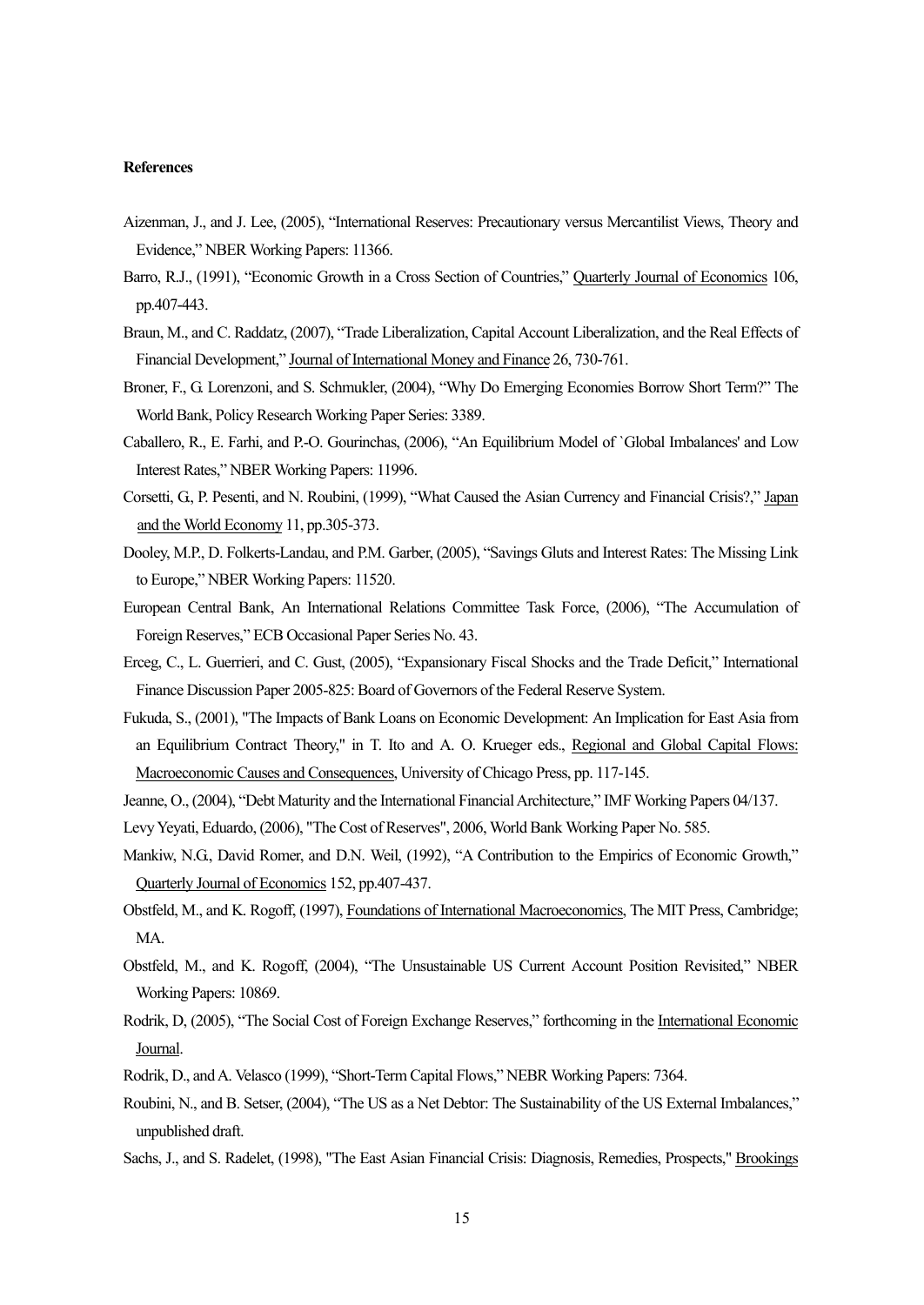Papers on Economic Activity*,* Issue 1.

Schmukler, S., and E. Vesperoni, (2006), "Financial Globalization and Debt Maturity in Emerging Economics" Journal of Development Economics 79, pp.183-207.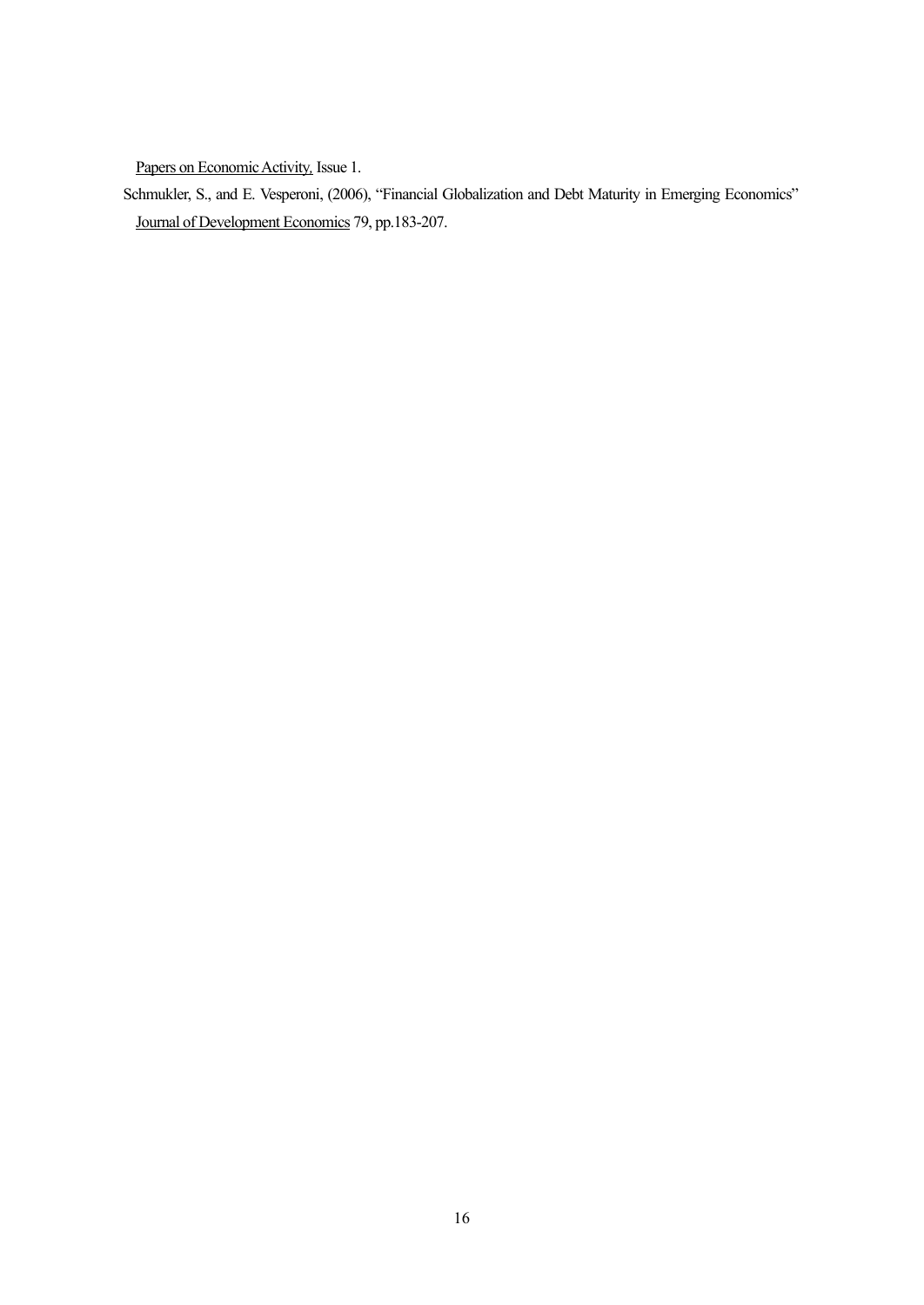## **Table 1 International Evidence on the Impacts on External Debt**

| Regression      |              | $\overline{2}$ | 3            | 4             | 5             |
|-----------------|--------------|----------------|--------------|---------------|---------------|
|                 |              |                |              |               |               |
| Constant        | $7.0888**$   | $7.6568$ **    | $7.0881**$   | $7.0816*$     | 6.9725        |
|                 | (2.47)       | (2.54)         | (2.47)       | (1.68)        | (1.64)        |
| (R/GNI)         | $0.8547$ *** | $0.8525$ ***   | $0.8580$ *** | $0.8542$ ***  | $0.8552$ ***  |
|                 | (5.10)       | (5.09)         | (5.12)       | (5.11)        | (5.11)        |
| log(GNI)        | $-0.6975$ ** | $-0.7755$ **   | $-0.6770$ ** | $-0.6225$ *   | $-0.6082$     |
|                 | $(-2.18)$    | $(-2.25)$      | $(-2.09)$    | $(-1.67)$     | $(-1.59)$     |
| Asia-dummy      |              | 1.7918         |              |               |               |
|                 |              | (0.63)         |              |               |               |
| After98-dummy   |              |                | $-0.6220$    |               | $0.1053$ **   |
|                 |              |                | $(-0.43)$    |               | (2.50)        |
| Import/GNI      |              |                |              | $0.1049$ **   | $-0.0758$ *** |
|                 |              |                |              | (2.49)        | $(-2.99)$     |
| <b>Openness</b> |              |                |              | $-0.0763$ *** | $-0.2429$     |
|                 |              |                |              | $(-3.03)$     | $(-0.16)$     |
|                 |              |                |              |               |               |
| adj.R squared   | 0.0153       | 0.0150         | 0.0149       | 0.0192        | 0.0187        |

(1) Δ*Debt*j,t = constant term + a1⋅ Δ*Foreign Reserve*j,t + a2⋅ *log GNI*j,t,

(2) *Maturity*<sub>j,t</sub> = constant term + b<sub>1</sub>⋅ *Foreign Reserve*<sub>j,t</sub>/ *GNI*<sub>j,t</sub> + b<sub>2</sub>⋅ *log GNI*<sub>j,t</sub>

| Regression    |               | $\mathcal{D}_{\mathcal{L}}$ | 3             | 4              |
|---------------|---------------|-----------------------------|---------------|----------------|
|               |               |                             |               |                |
| Constant      | 44.6099 ***   | 44.8509 ***                 | 44.7498 ***   | 45.1080<br>*** |
|               | (41.25)       | (39.60)                     | (41.46)       | (39.86)        |
| R/GNI         | $-0.0536$ *** | $-0.0549$ ***               | $-0.0706$ *** | $-0.0729$ ***  |
|               | $(-2.90)$     | $(-2.95)$                   | $(-3.72)$     | $(-3.81)$      |
| log(GNI)      | $-2.4161$ *** | $-2.4472$ ***               | $-2.4807$ *** | $-2.5280$ ***  |
|               | $(-20.43)$    | $(-19.42)$                  | $(-20.81)$    | $(-19.84)$     |
| Asia-dummy    |               | 0.8480                      |               | 1.2485         |
|               |               | (0.72)                      |               | (1.05)         |
| After98-dummy |               |                             | 1.9947 ***    | $2.0435$ ***   |
|               |               |                             | (3.78)        | (3.86)         |
|               |               |                             |               |                |
| adj.R squared | 0.1390        | 0.1388                      | 0.1434        | 0.1434         |
|               |               |                             |               |                |

Notes)

1) Number of observation. = 2411 (134 countries and 25 periods, unbalanced panel). The sample includes developing countries only.

2) The method of estimation is pooled-OLS. t-statistics are in parentheses.

3) Asia-dummy takes 1 for 5 Asian countries (China, Indonesia, Malaysia, Philippines, and Thailand).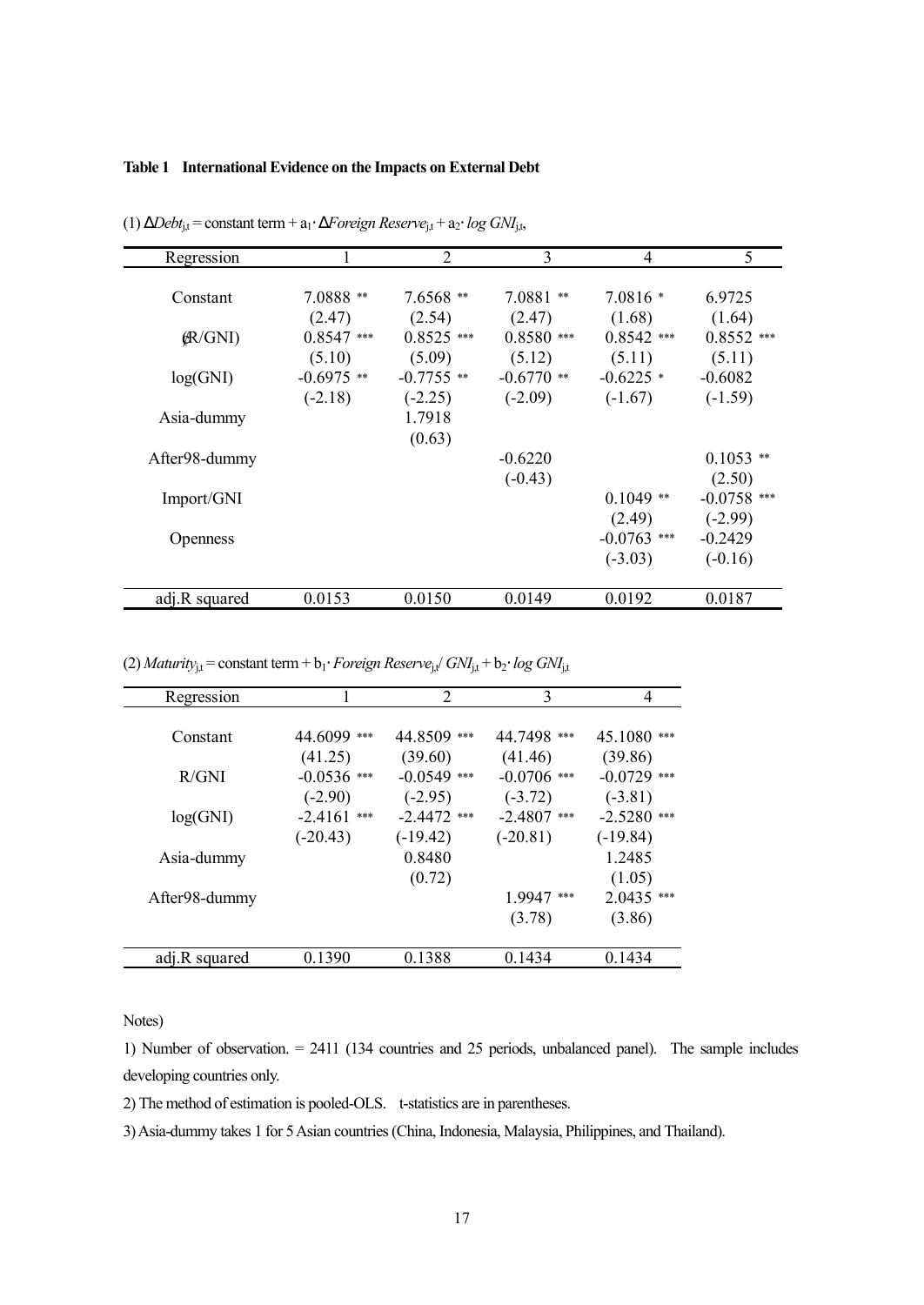## **Table 2 International Evidence on the Impacts on Macro Variables**

| Regression    |               | $\overline{2}$ | 3             |
|---------------|---------------|----------------|---------------|
| Constant      | $95.6620$ *** | 82.7353 ***    | 82.7034 ***   |
|               | (62.26)       | (50.04)        | (49.90)       |
| R/GNI         | $-0.2537$ *** | $-0.1965$ ***  | $-0.1948$ *** |
|               | $(-9.05)$     | $(-7.34)$      | $(-7.09)$     |
| log(GNI)      | $-2.2701$ *** | $-1.2512$ ***  | $-1.2425$ *** |
|               | $(-13.64)$    | $(-7.26)$      | $(-7.10)$     |
| Asia-dummy    |               | $-9.0239$ ***  | $-9.0628$ *** |
|               |               | $(-5.88)$      | $(-5.88)$     |
| Africa-dummy  |               | $10.1350$ ***  | $10.1254$ *** |
|               |               | (14.90)        | (14.87)       |
| After98-dummy |               |                | $-0.2070$     |
|               |               |                | $(-0.28)$     |
| adj.R squared | 0.0985        | 0.1944         | 0.1941        |

(1) *Consumption*<sub>j,t</sub> $/$ *GNI*<sub>j,t</sub> = constant term + c<sub>1</sub> *Foreign Reserve*<sub>j,t</sub> $/$  *GNI*<sub>j,t</sub> + c<sub>2</sub>⋅ *log GNI*<sub>j,t</sub>

(2)  $\text{Export}_{j,t}/\text{GNI}_{j,t} = d_1$  (*Foreign Reserve*<sub>j,t</sub>/  $\text{GNI}_{j,t}$ ) +  $d_2$ ·  $\log$   $\text{GNI}_{j,t}$ ,

|                   |               | $\overline{2}$ | 3              | 4              |
|-------------------|---------------|----------------|----------------|----------------|
| <b>Regression</b> |               |                |                |                |
|                   |               |                |                |                |
| Constant          | 57.7109 ***   | 72.2412 ***    | 73.3367 ***    | 74.5535 ***    |
|                   | (28.37)       | (32.45)        | (33.24)        | (34.46)        |
| R/GNI             | $0.6687$ ***  | $0.6031$ ***   | $0.5441$ ***   | $0.4822$ ***   |
|                   | (18.02)       | (16.72)        | (14.89)        | (13.28)        |
| log(GNI)          | $-3.0394$ *** | $-4.2169$ ***  | $-4.5163$ ***  | $-4.5371$ ***  |
|                   | $(-13.80)$    | $(-18.17)$     | $(-19.38)$     | $(-19.89)$     |
| Asia-dummy        |               | 11.9238 ***    | $13.2619$ ***  | $-17.0032$ *** |
|                   |               | (5.77)         | (6.47)         | $(-4.69)$      |
| Africa-dummy      |               | $-10.8637$ *** | $-10.5310$ *** | $-10.7252$ *** |
|                   |               | $(-11.86)$     | $(-11.62)$     | $(-12.08)$     |
| After98-dummy     |               |                | $7.1217$ ***   | $6.3296$ ***   |
|                   |               |                | (7.33)         | (6.63)         |
| Asia $*(R/GNI)$   |               |                |                | $1.8677$ ***   |
|                   |               |                |                | (10.02)        |
|                   |               |                |                |                |
| adj.R squared     | 0.1928        | 0.2534         | 0.2702         | 0.3005         |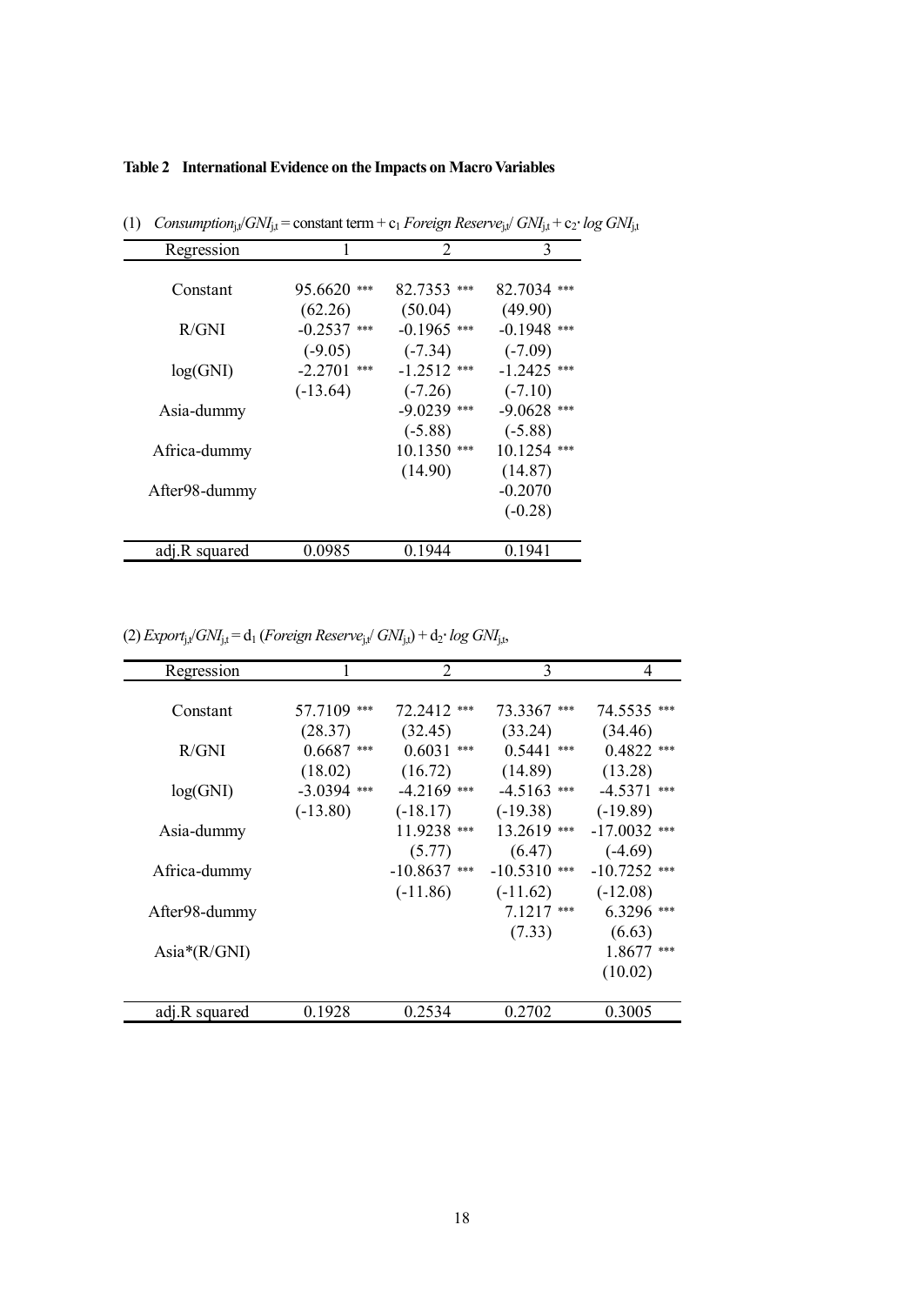## **Table 2 International Evidence on the Impacts on Macro Variables (continued)**

| Regression    |              | 2             | 3             | 4               |
|---------------|--------------|---------------|---------------|-----------------|
|               |              |               |               |                 |
| Constant      | 3.8187***    | $9.7789$ ***  | $3.6617$ ***  | 9.6381<br>$***$ |
|               | (6.14)       | (14.93)       | (5.89)        | (14.71)         |
| R/GNI         | $0.1423$ *** | $0.1127$ ***  | $0.1511$ ***  | $0.1203$ ***    |
|               | (12.55)      | (10.63)       | (13.04)       | (11.09)         |
| log(GNI)      | $0.7476$ *** | $0.2035$ ***  | $0.7889$ ***  | $0.2420$ ***    |
|               | (11.11)      | (2.98)        | (11.57)       | (3.50)          |
| Asia-dummy    |              | $8.2814$ ***  |               | $8.1094$ ***    |
|               |              | (13.63)       |               | (13.32)         |
| Africa-dummy  |              | $-3.4497$ *** |               | $-3.4925$ ***   |
|               |              | $(-12.81)$    |               | $(-12.97)$      |
| After98-dummy |              |               | $-1.0852$ *** | $-0.9155$ ***   |
|               |              |               | $(-3.50)$     | $(-3.17)$       |
|               |              |               |               |                 |
| adj.R squared | 0.1022       | 0.2307        | 0.1066        | 0.2337          |

 $(3)$  *Investment*<sub>i</sub>, $\sqrt{GDP_{it}}$  = constant term + e<sub>1</sub> (*Foreign Reserve*<sub>i</sub>, $\sqrt{GNI_{it}}$ ) + e<sub>2</sub>⋅ *log GNI*<sub>it</sub>,

(4)  $DGDP_{j,t}/GDP_{j,t} = \text{constant term} + f_1 \left( \text{Foreign Reserve}_{j,t} / \text{G}N \right) + f_2 \cdot \log \text{G}N \right)$ 

| Regression    |              | $\overline{2}$ | 3            | 4             |
|---------------|--------------|----------------|--------------|---------------|
|               |              |                |              |               |
| Constant      | $-0.8413$    | 0.5695         | $-0.8428$    | 0.5825        |
|               | $(-1.41)$    | (0.84)         | $(-1.41)$    | (0.86)        |
| R/GNI         | $0.0422$ *** | $0.0347$ ***   | $0.0422$ *** | 0.0341<br>*** |
|               | (3.83)       | (3.13)         | (3.76)       | (3.01)        |
| log(GNI)      | $0.1884$ *** | 0.0485         | $0.1888$ *** | 0.0455        |
|               | (2.91)       | (0.68)         | (2.87)       | (0.63)        |
| Asia-dummy    | (0.00)       | 2.4535 ***     |              | $2.4632$ ***  |
|               | (0.00)       | (3.94)         |              | (3.95)        |
| Africa-dummy  |              | $-0.6193$ **   |              | $-0.6194$ **  |
|               |              | $(-2.19)$      |              | $(-2.19)$     |
| After98-dummy |              | (0.00)         | $-0.0118$    | 0.0771        |
|               |              | (0.00)         | $(-0.04)$    | (0.24)        |
|               |              |                |              |               |
| adj.R squared | 0.0037       | 0.0057         | 0.0113       | 0.0132        |
|               |              |                |              |               |

Notes)

1) Number of observation. = 2411 (134 countries and 25 periods, unbalanced panel). The sample includes developing countries only.

2) The method of estimation is pooled-OLS. t-statistics are in parentheses.

3) Asia-dummy takes 1 for 5 Asian countries (China, Indonesia, Malaysia, Philippines, and Thailand).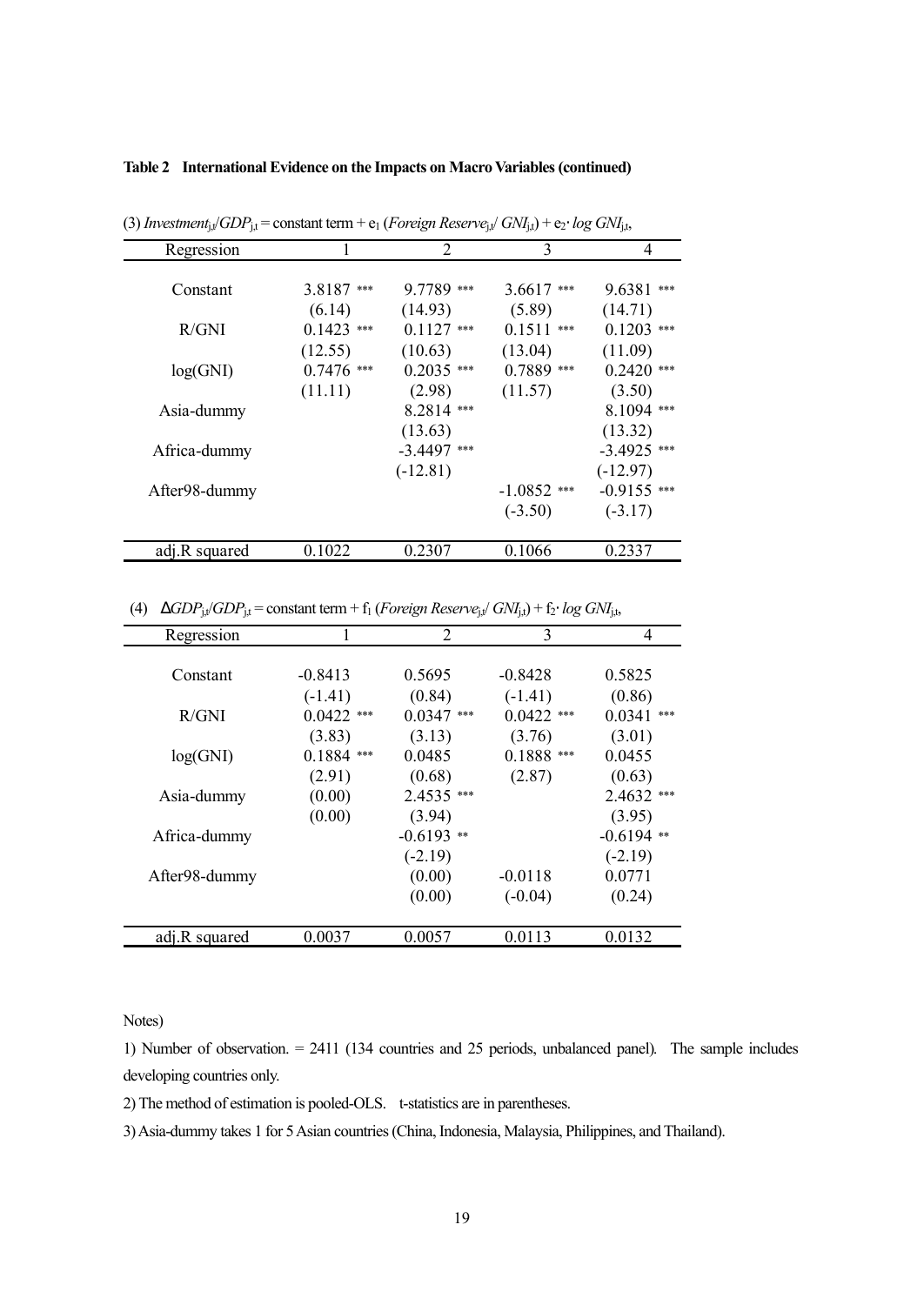# **Table 3 The Impacts when Including** *DR* **as an Independent Variable**

| 1             | 2                                                                           | 3                                                                                                    |
|---------------|-----------------------------------------------------------------------------|------------------------------------------------------------------------------------------------------|
|               |                                                                             |                                                                                                      |
|               | 82.7426 ***                                                                 | 82.7106 ***                                                                                          |
| (62.23)       | (50.02)                                                                     | (49.87)                                                                                              |
| $-0.2554$ *** | $-0.1974$ ***                                                               | $-0.1957$ ***                                                                                        |
|               |                                                                             | $(-7.01)$                                                                                            |
| 0.0282        | 0.0141                                                                      | 0.0148                                                                                               |
|               |                                                                             | (0.17)                                                                                               |
|               | $-1.2514$ ***                                                               | $-1.2425$ ***                                                                                        |
|               |                                                                             | $(-7.10)$                                                                                            |
|               |                                                                             | $-9.0638$ ***                                                                                        |
|               |                                                                             | $(-5.88)$                                                                                            |
|               |                                                                             | $10.1239$ ***                                                                                        |
|               |                                                                             | (14.86)                                                                                              |
|               |                                                                             | $-0.2107$                                                                                            |
|               |                                                                             | $(-0.29)$                                                                                            |
|               |                                                                             |                                                                                                      |
|               |                                                                             | 0.1937                                                                                               |
|               | 95.6744 ***<br>$(-8.94)$<br>(0.32)<br>$-2.2704$ ***<br>$(-13.64)$<br>0.0981 | $(-7.24)$<br>(0.17)<br>$(-7.26)$<br>$-9.0242$ ***<br>$(-5.88)$<br>$10.1338$ ***<br>(14.90)<br>0.1941 |

(1) dependent variable =  $\textit{Consumption}_{j,t}/\textit{GNI}_{j,t}$ 

(2) dependent variable =  $\text{Export}_{j,t}/\text{GNI}_{j,t}$ ,

| Regression      |               | $\overline{2}$ | 3              | 4              |
|-----------------|---------------|----------------|----------------|----------------|
| Constant        | 57.7797 ***   | 72.3313 ***    | 73.4087 ***    | 74.6030 ***    |
|                 | (28.40)       | (32.48)        | (33.27)        | (34.47)        |
| R/GNI           | $0.6592$ ***  | $0.5926$ ***   | $0.5354$ ***   | $0.4759$ ***   |
|                 | (17.44)       | (16.14)        | (14.41)        | (12.91)        |
| R/GNI           | 0.1573        | 0.1724         | 0.1488         | 0.1109         |
|                 | (1.33)        | (1.51)         | (1.32)         | (1.01)         |
| log(GNI)        | $-3.0409$ *** | $-4.2194$ ***  | $-4.5169$ ***  | $-4.5375$ ***  |
|                 | $(-13.81)$    | $(-18.19)$     | $(-19.38)$     | $(-19.89)$     |
| Asia-dummy      |               | $11.9202$ ***  | 13.2518 ***    | $-16.9062$ *** |
|                 |               | (5.77)         | (6.46)         | $(-4.66)$      |
| Africa-dummy    |               | $-10.8793$ *** | $-10.5462$ *** | $-10.7359$ *** |
|                 |               | $(-11.88)$     | $(-11.63)$     | $(-12.09)$     |
| After98-dummy   |               |                | $7.0846$ ***   | $6.3047$ ***   |
|                 |               |                | (7.29)         | (6.60)         |
| Asia $*(R/GNI)$ |               |                |                | $1.8612$ ***   |
|                 |               |                |                | (9.98)         |
| adj.R squared   | 0.1930        | 0.2538         | 0.2704         | 0.3005         |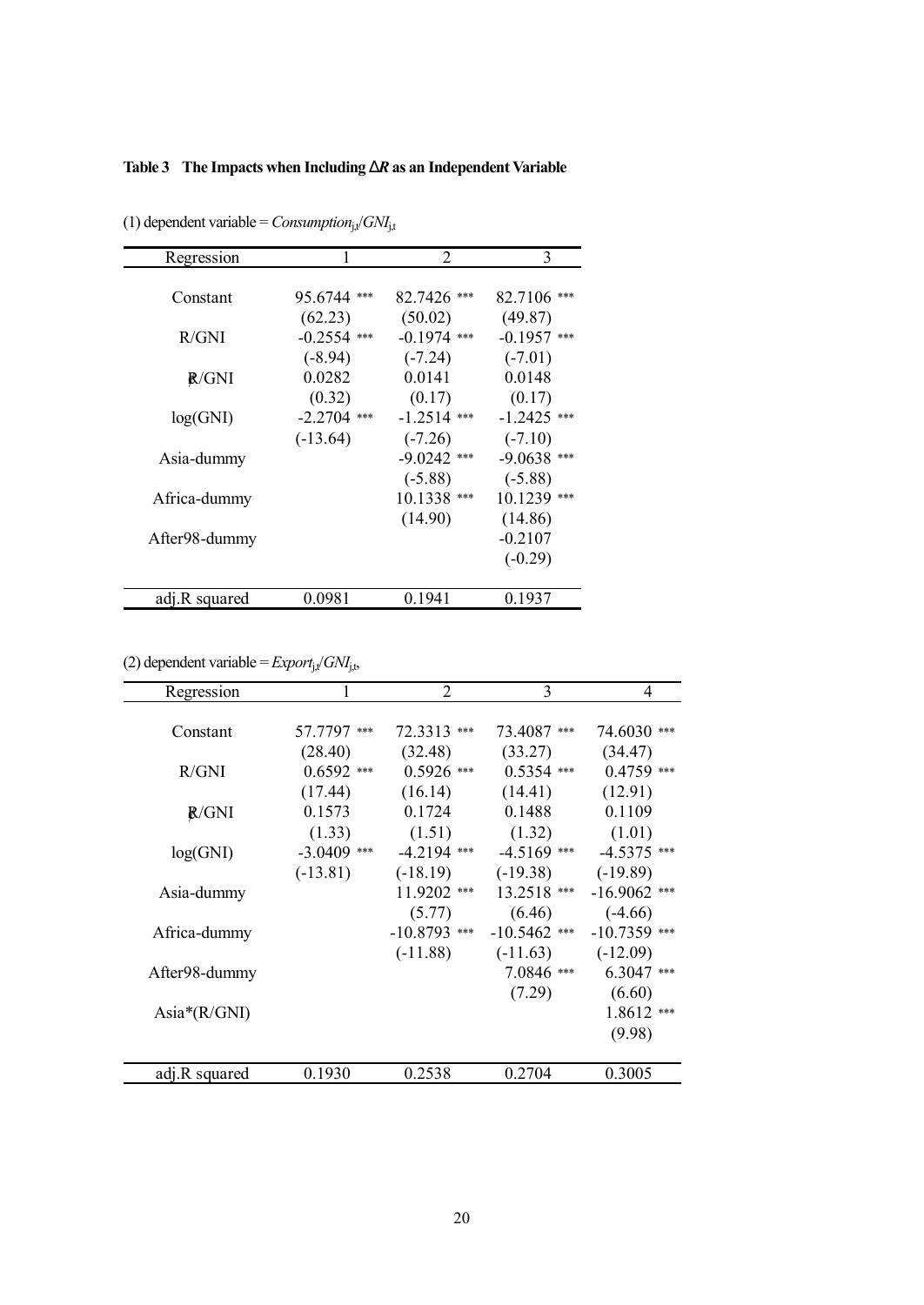## **Table 3. The Impacts when Including** *DR* **as an Independent Variable (continued)**

| <b>Regression</b> |               | 2             | 3             | 4             |
|-------------------|---------------|---------------|---------------|---------------|
|                   |               |               |               |               |
| Constant          | $3.7253$ ***  | $9.6699$ ***  | $3.5771$ ***  | $9.5385$ ***  |
|                   | (6.04)        | (14.88)       | (5.79)        | (14.67)       |
| R/GNI             | $0.1553$ ***  | $0.1255$ ***  | $0.1634$ ***  | $0.1325$ ***  |
|                   | (13.54)       | (11.71)       | (13.97)       | (12.11)       |
| R/GNI             | $-0.2134$ *** | $-0.2087$ *** | $-0.2100$ *** | $-0.2058$ *** |
|                   | $(-5.94)$     | $(-6.28)$     | $(-5.86)$     | $(-6.20)$     |
| log(GNI)          | $0.7496$ ***  | $0.2066$ ***  | $0.7889$ ***  | $0.2428$ ***  |
|                   | (11.22)       | (3.05)        | (11.66)       | (3.54)        |
| Asia-dummy        |               | 8.2858 ***    |               | $8.1234$ ***  |
|                   |               | (13.75)       |               | (13.45)       |
| Africa-dummy      |               | $-3.4308$ *** |               | $-3.4715$ *** |
|                   |               | $(-12.84)$    |               | $(-13.00)$    |
| After98-dummy     |               |               | $-1.0344$ *** | $-0.8642$ *** |
|                   |               |               | $(-3.36)$     | $(-3.02)$     |
|                   |               |               |               |               |
| adj.R squared     | 0.1155        | 0.2434        | 0.1194        | 0.2460        |

(3) dependent variable = *Investment*j,t/*GDP*j,t,

(4) dependent variable =  $DGDP_{j,t}/GDP_{j,t}$ ,

| Regression    |              | $\overline{2}$  | 3            | 4            |
|---------------|--------------|-----------------|--------------|--------------|
|               |              |                 |              |              |
| Constant      | $-0.8701$    | 0.5297          | $-0.8698$    | 0.5450       |
|               | $(-1.46)$    | (0.78)          | $(-1.45)$    | (0.80)       |
| R/GNI         | $0.0461$ *** | $0.0386$ ***    | $0.0461$ *** | $0.0379$ *** |
|               | (4.12)       | (3.43)          | (4.04)       | (3.30)       |
| R/GNI         | $-0.0695$ *  | $-0.0687*$      | $-0.0695*$   | $-0.0689*$   |
|               | $(-1.96)$    | $(-1.95)$       | $(-1.96)$    | $(-1.95)$    |
| log(GNI)      | $0.1886$ *** | 0.0490          | $0.1885$ *** | 0.0455       |
|               | (2.91)       | (0.69)          | (2.87)       | (0.63)       |
| Asia-dummy    |              | $2.4694$ ***    |              | 2.4810 ***   |
|               |              | (3.97)          |              | (3.98)       |
| Africa-dummy  |              | $-0.6031$<br>** |              | $-0.6032$ ** |
|               |              | $(-2.14)$       |              | $(-2.14)$    |
| After98-dummy |              |                 | 0.0023       | 0.0916       |
|               |              |                 | (0.01)       | (0.29)       |
|               |              |                 |              |              |
| adj.R squared | 0.0105       | 0.0201          | 0.0100       | 0.0197       |

Note) The sample and the estimation method are the same as those in Table 2.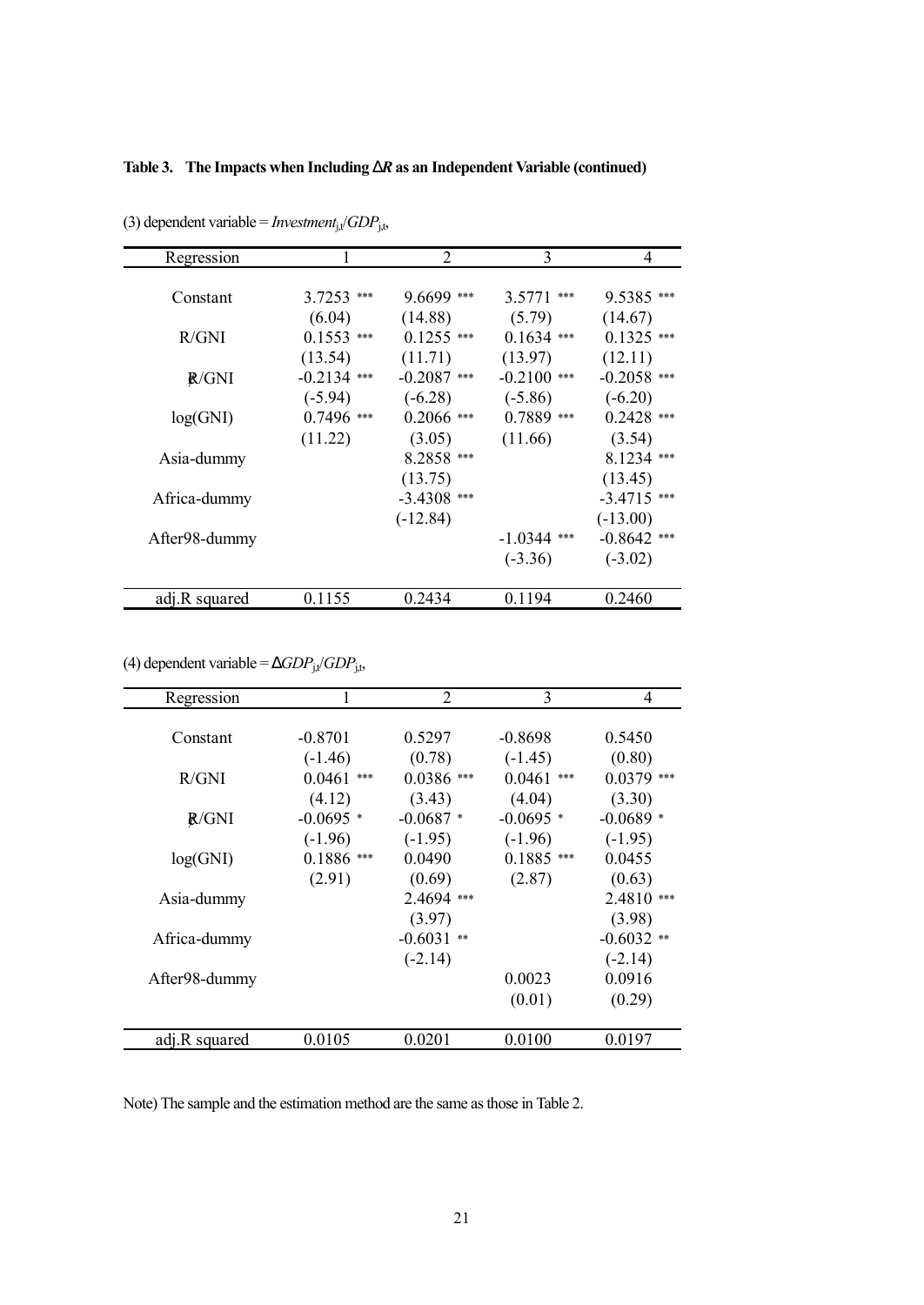# **Table 4. The Impacts through Current Account Surplus**

| Regression    | $\mathbf{1}$  | $\overline{2}$ | 3             |
|---------------|---------------|----------------|---------------|
| Constant      | 93.4117***    | 80.5921 ***    | 81.0855 ***   |
|               | (42.51)       | (34.21)        | (34.04)       |
| R/GNI         | $-0.1431$ *** | $-0.1266$ ***  | $-0.1328$ *** |
|               | $(-5.10)$     | $(-4.66)$      | $(-4.83)$     |
| <b>R/GNI</b>  | 0.0013        | $-0.0065$      | $-0.0099$     |
|               | (0.02)        | $(-0.08)$      | $(-0.13)$     |
| log(GNI)      | $-1.6558$ *** | $-0.6998$ ***  | $-0.7628$ *** |
|               | $(-8.39)$     | $(-3.36)$      | $(-3.58)$     |
| CA/GNI        | $0.8510$ ***  | $0.7861$ ***   | $0.7879$ ***  |
|               | (12.56)       | (11.92)        | (11.94)       |
| Export/GNI    | $-1.0001$ *** | $-0.9188$ ***  | $-0.9204$ *** |
|               | $(-17.98)$    | $(-16.87)$     | $(-16.90)$    |
| Import/GNI    | $0.8138$ ***  | $0.7824$ ***   | $0.7806$ ***  |
|               | (14.06)       | (13.89)        | (13.85)       |
| Asia-dummy    |               | $-8.3645$ ***  | $-8.1390$ *** |
|               |               | $(-5.80)$      | $(-5.61)$     |
| Africa-dummy  |               | 7.1984 ***     | 7.2077 ***    |
|               |               | (10.98)        | (11.00)       |
| After98-dummy |               |                | 0.9580        |
|               |               |                | (1.39)        |
| adj.R squared | 0.2552        | 0.3041         | 0.3044        |

(1) dependent variable =  $\text{Consumption}_{j,t}/\text{GNI}_{j,t}$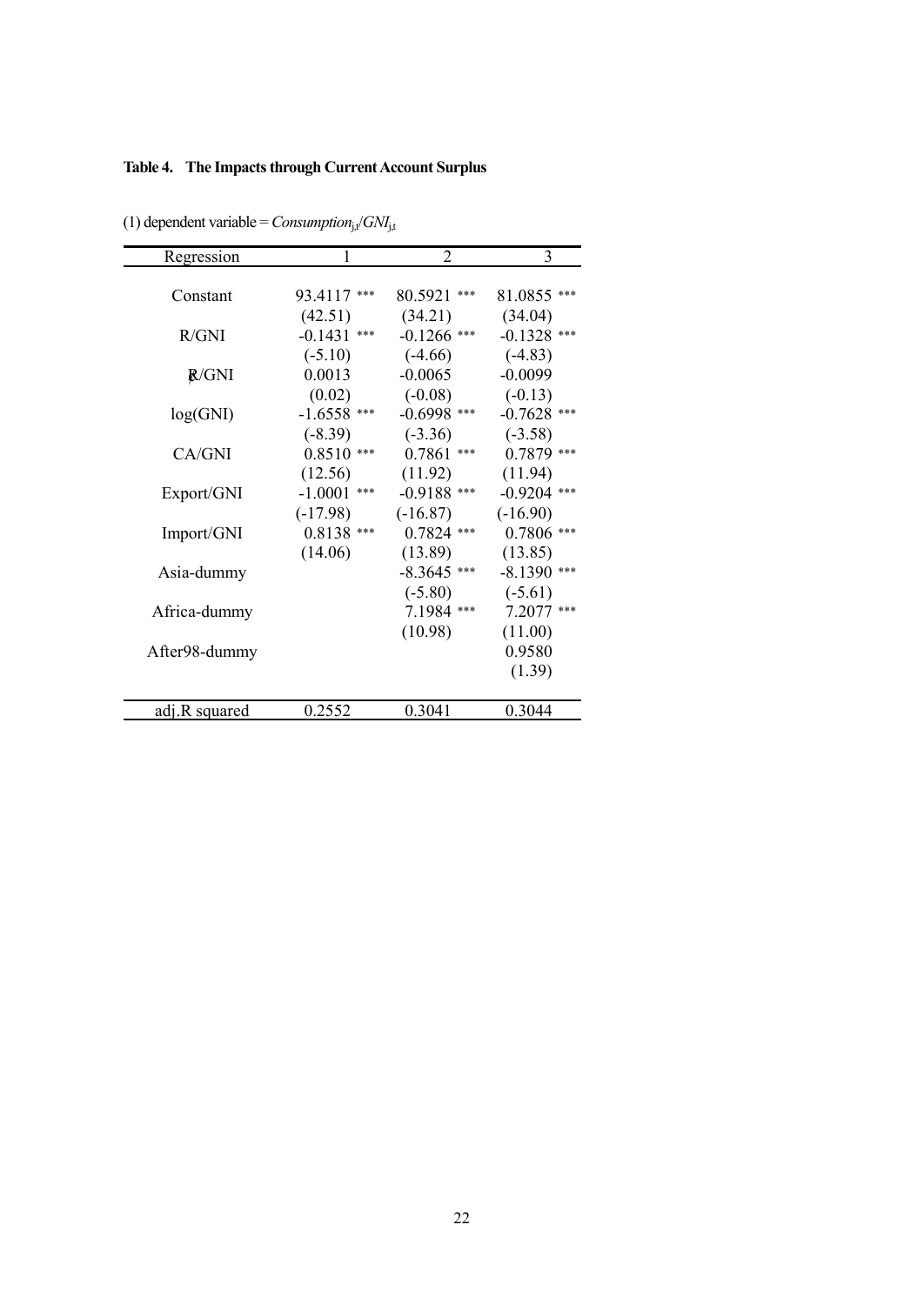# **Table 4. The Impacts through Current Account Surplus (continued)**

| Regression    |               | 2                | 3             | 4             |
|---------------|---------------|------------------|---------------|---------------|
|               |               |                  |               |               |
| Constant      | $-5.5362$ *** | $1.6163*$        | $-6.2786$ *** | 0.8956        |
|               | $(-6.08)$     | (1.71)           | $(-6.89)$     | (0.94)        |
| R/GNI         | $0.1402$ ***  | $0.1293$ ***     | $0.1513$ ***  | $0.1384$ ***  |
|               | (12.07)       | (11.85)          | (12.97)       | (12.58)       |
| R/GNI         | $-0.1707$ *** | $-0.1668$ ***    | $-0.1644$ *** | $-0.1618$ *** |
|               | $(-5.03)$     | $(-5.24)$        | $(-4.88)$     | $(-5.11)$     |
| log(GNI)      | 1.3842 ***    | $0.7912$ ***     | 1.4819 ***    | $0.8833$ ***  |
|               | (16.93)       | (9.45)           | (17.92)       | (10.37)       |
| CA/GNI        | $-0.1835$ *** | $-0.1651$<br>*** | $-0.1878$ *** | $-0.1677$ *** |
|               | $(-6.54)$     | $(-6.23)$        | $(-6.75)$     | $(-6.36)$     |
| Export/GNI    | 0.0218        | $-0.0059$        | 0.0255        | $-0.0036$     |
|               | (0.95)        | $(-0.27)$        | (1.12)        | $(-0.17)$     |
| Import/GNI    | $0.0440*$     | $0.0447**$       | $0.0460*$     | $0.0473**$    |
|               | (1.84)        | (1.97)           | (1.93)        | (2.10)        |
| Asia-dummy    |               | $7.5720$ ***     |               | 7.2426 ***    |
|               |               | (13.07)          |               | (12.49)       |
| Africa-dummy  |               | $-2.9392$ ***    |               | $-2.9529$ *** |
|               |               | $(-11.16)$       |               | $(-11.27)$    |
| After98-dummy |               |                  | $-1.7735$ *** | $-1.3993$ *** |
|               |               |                  | $(-6.10)$     | $(-5.08)$     |
|               |               |                  |               |               |
| adj.R squared | 0.2227        | 0.3163           | 0.2348        | 0.3237        |

(2) dependent variable =  $\text{Investment}_{j,t}/GDP_{j,t}$ ,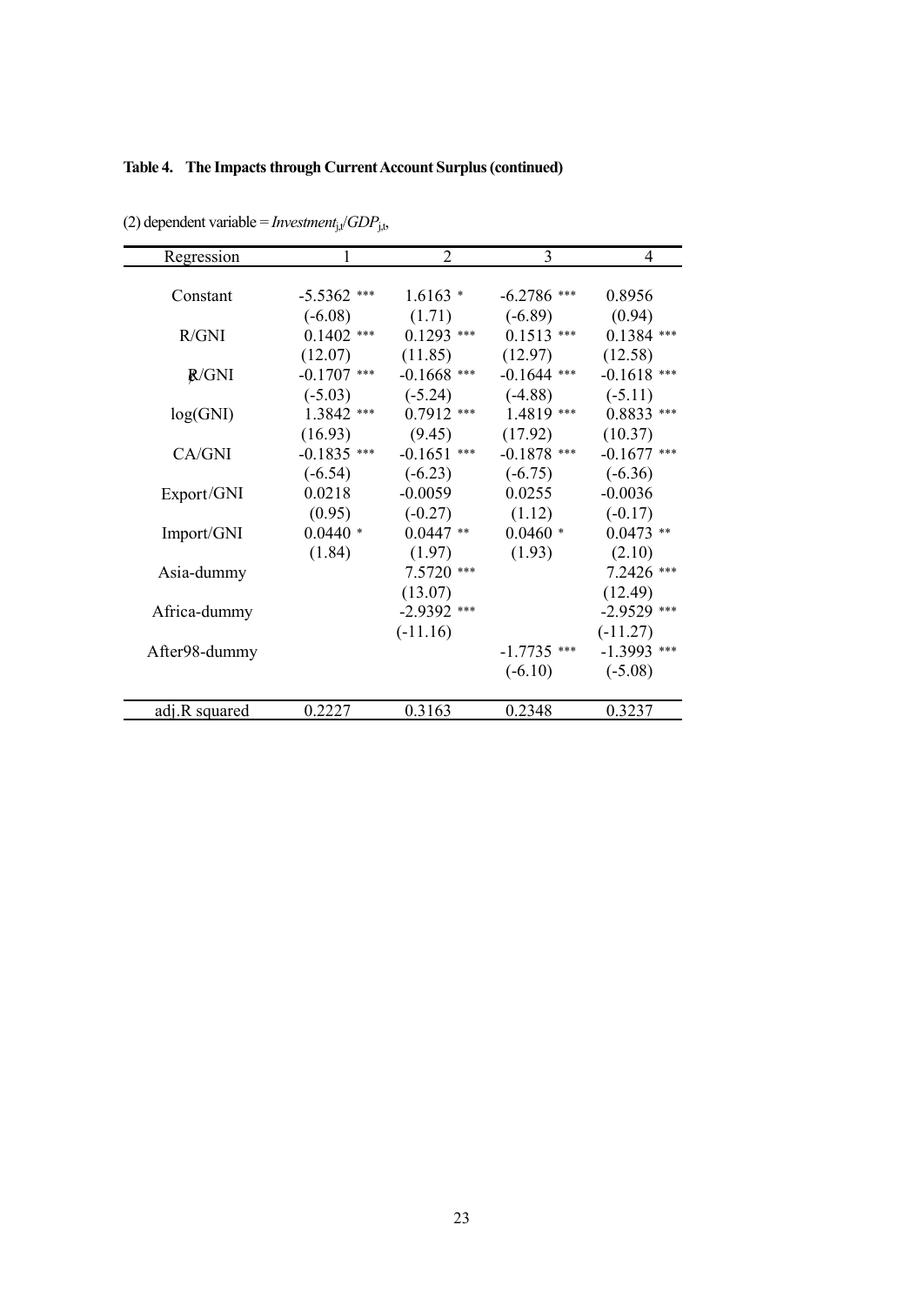## **Table 4 The Impacts through Current Account Surplus(continued)**

| Regression    | 1                         | $\overline{2}$               | 3                         | 4                         |
|---------------|---------------------------|------------------------------|---------------------------|---------------------------|
| Constant      |                           | $-1.9842*$                   |                           |                           |
|               | $-3.5278$ ***             |                              | $-3.5896$ ***             | $-2.0269$ *               |
| R/GNI         | $(-3.70)$<br>$0.0366$ *** | $(-1.88)$<br>0.0341<br>$***$ | $(-3.75)$<br>$0.0379$ *** | $(-1.90)$<br>$0.0348$ *** |
|               |                           |                              |                           |                           |
|               | (3.06)<br>$-0.0578$       | (2.85)<br>$-0.0578$          | (3.12)<br>$-0.0571$       | (2.86)<br>$-0.0574$       |
| <b>R/GNI</b>  |                           |                              |                           |                           |
|               | $(-1.63)$                 | $(-1.63)$                    | $(-1.61)$                 | $(-1.62)$                 |
| log(GNI)      | $0.3592$ ***              | $0.2170**$                   | $0.3684$ ***              | $0.2226$ **               |
|               | (4.20)                    | (2.31)                       | (4.25)                    | (2.33)                    |
| CA/GNI        | $-0.0640$ **              | $-0.0651$ **                 | $-0.0649$ **              | $-0.0656$ **              |
|               | $(-2.19)$                 | $(-2.22)$                    | $(-2.22)$                 | $(-2.23)$                 |
| Export/GNI    | 0.0339                    | 0.0326                       | 0.0346                    | 0.0330                    |
|               | (1.41)                    | (1.34)                       | (1.44)                    | (1.36)                    |
| Import/GNI    | $-0.0069$                 | $-0.0116$                    | $-0.0072$                 | $-0.0117$                 |
|               | $(-0.28)$                 | $(-0.46)$                    | $(-0.29)$                 | $(-0.47)$                 |
| Asia-dummy    |                           | 2.1291<br>***                |                           | $2.1120$ ***              |
|               |                           | (3.38)                       |                           | (3.34)                    |
| Africa-dummy  |                           | $-0.3510$                    |                           | $-0.3478$                 |
|               |                           | $(-1.21)$                    |                           | $(-1.20)$                 |
| After98-dummy |                           |                              | $-0.2131$                 | $-0.1030$                 |
|               |                           |                              | $(-0.66)$                 | $(-0.32)$                 |
|               |                           |                              |                           |                           |
| adj.R squared | 0.0231                    | 0.0285                       | 0.0228                    | 0.0281                    |

(3) dependent variable =  $DGDP_{j,t}/GDP_{j,t}$ ,

Note) The sample and the estimation method are the same as those in Table 2.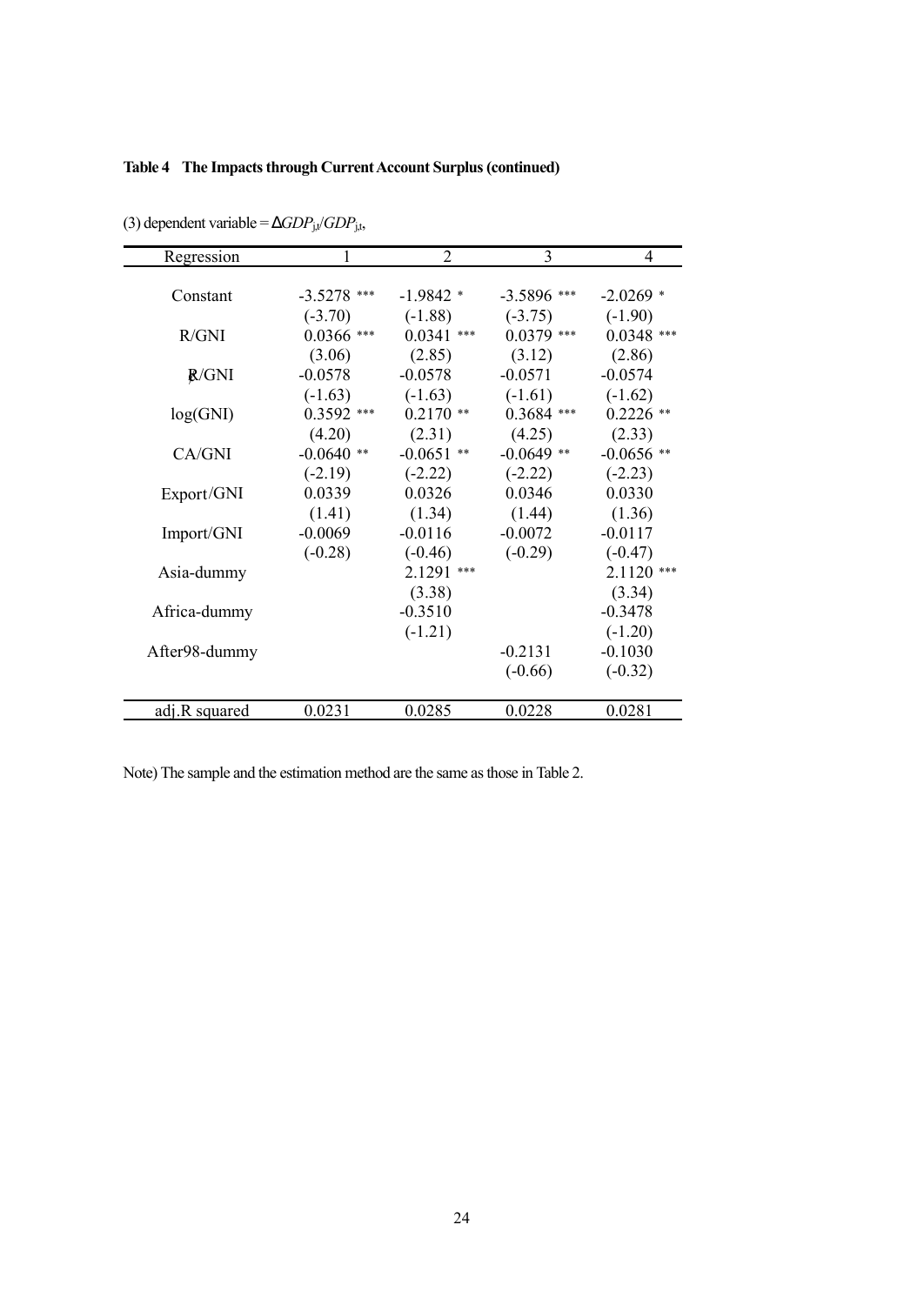# **Table 5. The Impacts in Neoclassical Growth Regressions**

| Regression             |               | $\mathfrak{D}$ | 3             | 4             | 3             | 4             |
|------------------------|---------------|----------------|---------------|---------------|---------------|---------------|
| Constant               | $0.6187$ ***  | $0.9849$ ***   | $0.9035$ ***  | $-0.2345$     | 0.2774        | 0.1704        |
|                        | (2.62)        | (3.11)         | (2.79)        | $(-0.78)$     | (0.70)        | (0.42)        |
| R/GNI                  | $0.0244$ **   | $0.0222$ *     | $0.0192 *$    | 0.0136        | 0.0153        | 0.0118        |
|                        | (2.14)        | (1.96)         | (1.65)        | (1.18)        | (1.32)        | (0.99)        |
| R/GNI                  | $-0.0495$     | $-0.0522$      | $-0.0528$     | $-0.0346$     | $-0.0409$     | $-0.0413$     |
|                        | $(-1.40)$     | $(-1.49)$      | $(-1.50)$     | $(-0.98)$     | $(-1.16)$     | $(-1.17)$     |
| GDP per capita         | $0.1864$ ***  | $0.1662$ ***   | $0.1706$ ***  | $0.1612$ ***  | $0.1546$ ***  | $0.1592$ ***  |
|                        | (7.33)        | (6.46)         | (6.58)        | (6.22)        | (5.95)        | (6.08)        |
| Initial GDP per capita | $-0.1380$ *** | $-0.1304$ ***  | $-0.1335$ *** | $-0.1266$ *** | $-0.1248$ *** | $-0.1280$ *** |
|                        | $(-6.92)$     | $(-6.43)$      | $(-6.54)$     | $(-6.34)$     | $(-6.14)$     | $(-6.26)$     |
| Investment share       |               |                |               | $0.0972$ ***  | $0.0682$ ***  | $0.0698$ ***  |
|                        |               |                |               | (4.58)        | (2.91)        | (2.98)        |
| Asia-dummy             |               | $1.9815$ ***   | 1.9749 ***    |               | $1.3815$ **   | $1.3602$ **   |
|                        |               | (3.33)         | (3.32)        |               | (2.20)        | (2.16)        |
| Africa-dummy           |               | $-0.6740$ **   | $-0.6568$ **  |               | $-0.4730$     | $-0.4492$     |
|                        |               | $(-2.23)$      | $(-2.17)$     |               | $(-1.53)$     | $(-1.45)$     |
| After98-dummy          |               |                | 0.4010        |               |               | 0.4455        |
|                        |               |                | (1.28)        |               |               | (1.42)        |
| adj.R squared          | 0.0311        | 0.0397         | 0.0400        | 0.0402        | 0.0431        | 0.0436        |

 $DGDP_{j,t}$ /*GDP*<sub>j,t</sub> = constant term + f<sub>1</sub> (*Foreign Reserve*<sub>j,t</sub>/ *GNI*<sub>j,t</sub>) + f<sub>2</sub>⋅ *log GNI*<sub>j,t</sub>,